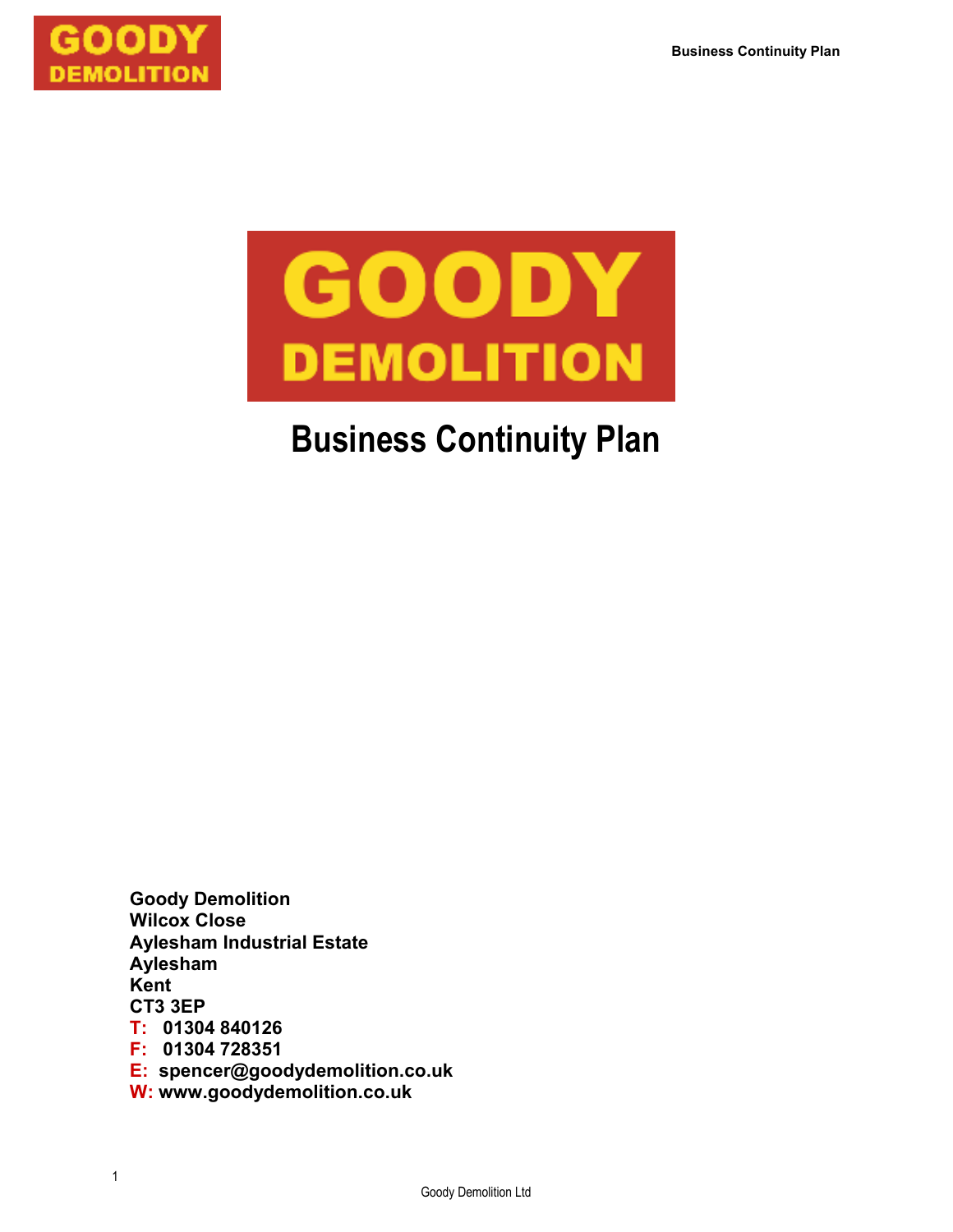

# **Reviewed:** 21-05-2019

# **Date of next review:** 21-05-2020

**Version:** 2

| <b>Issue Number:</b> | Date:                         | Comments:              |
|----------------------|-------------------------------|------------------------|
| 001                  | 12 <sup>th</sup> January 2017 | <b>First Issue</b>     |
| 002                  | 21 <sup>st</sup> May 2019     | Addition of Change Log |
|                      |                               |                        |

# **Emergency notification contacts**

| <b>Name</b>     | <b>Address</b>                                         | Home         | Mobile phone |
|-----------------|--------------------------------------------------------|--------------|--------------|
| Gary Venner     | 3 Kiln Drive, Woodnesborough, Sandwich, Kent, CT13 0FF |              | 07802 433773 |
| Danial Phillips | 17a Sandwich Road, Eythorne, Dover, Kent               | 01227 364626 | 07544 317443 |
| Spencer Nichol  | 46 Laurel Grove, Kingswood, Maidstone, Kent, ME17 3PS  | 01622 840031 | 07703 744853 |
| Ashley Ovenden  | 5 Bell Grove, Aylesham, Kent, CT3 3AT                  | 01227 720747 | 07447 645119 |
|                 |                                                        |              |              |
|                 |                                                        |              |              |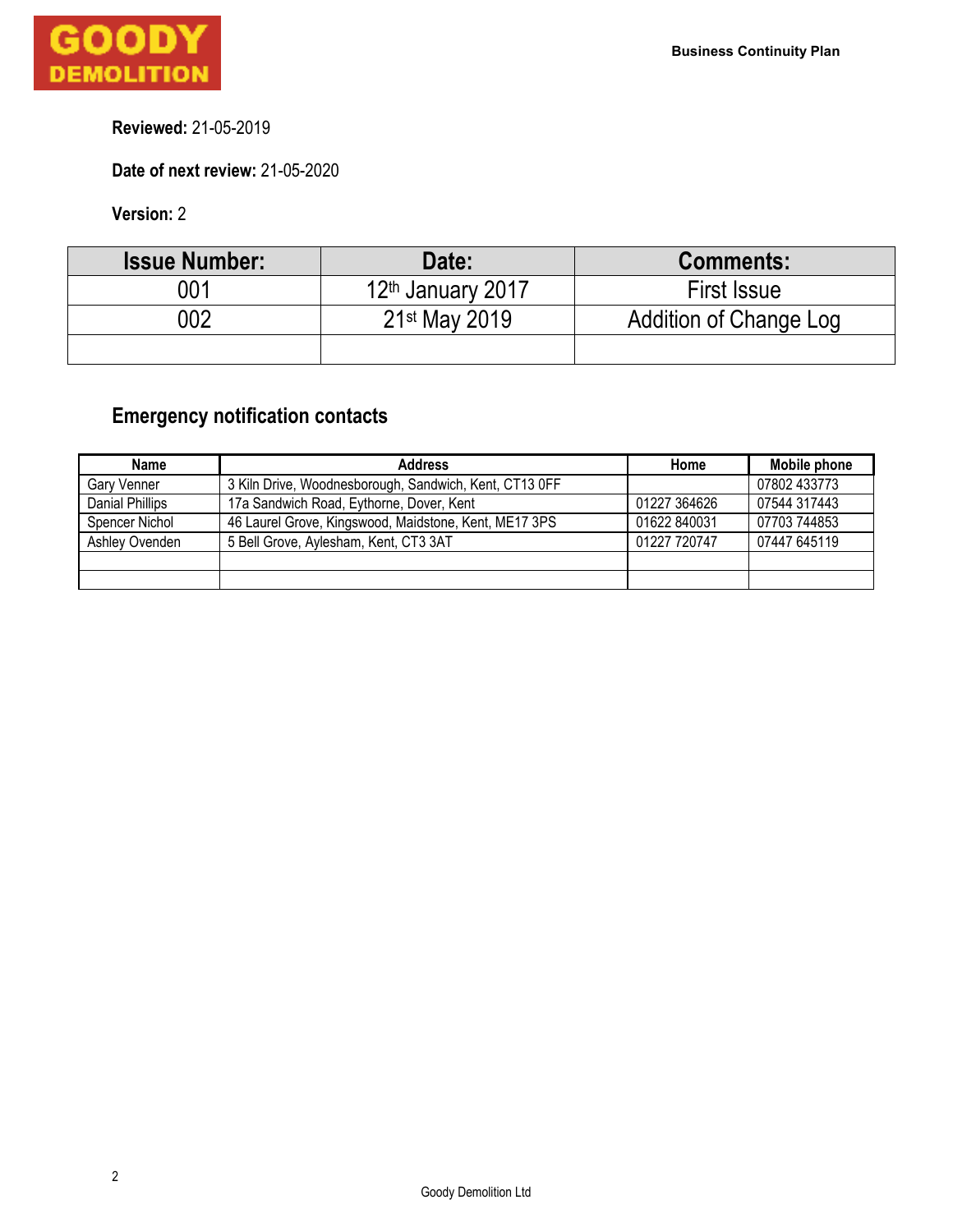

# **Revisions control page**

| Date | Summary of changes made | <b>Changes made by (Name)</b> |
|------|-------------------------|-------------------------------|
|      |                         |                               |
|      |                         |                               |
|      |                         |                               |
|      |                         |                               |
|      |                         |                               |
|      |                         |                               |
|      |                         |                               |
|      |                         |                               |
|      |                         |                               |
|      |                         |                               |
|      |                         |                               |
|      |                         |                               |
|      |                         |                               |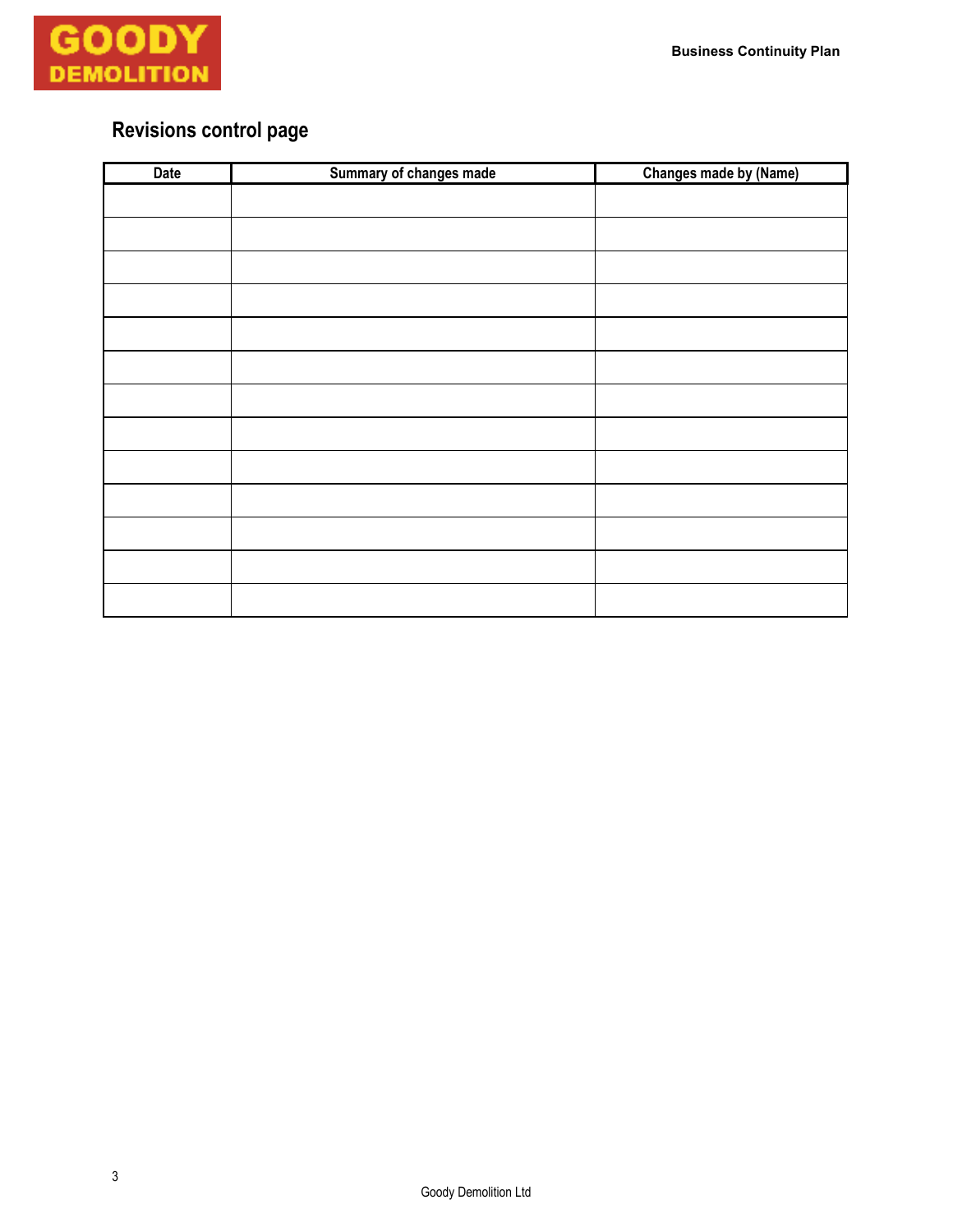

# **Purpose**

The purpose of this business continuity plan is to prepare Goody Demolition Ltd in the event of extended service outages caused by factors beyond our control (e.g., natural disasters, man-made events), and to restore services to the widest extent possible in a minimum time frame. All Goody Demolition Ltd sites are expected to implement preventive measures whenever possible to minimize operational disruptions and to recover as rapidly as possible when an incident occurs.

The plan identifies vulnerabilities and recommends necessary measures to prevent extended voice communications service outages. It is a plan that encompasses all Goody Demolition Ltd system sites and operations facilities.

# *Scope*

The scope of this plan is limited to allow the company to have allow electronic information and processes in which we can carry on normal operations without damaging the daily running of the business and the implementation of the processes which are required to achieve this. This is a business continuity plan, not a daily problem resolution procedures document.

# *Plan objectives*

- Serves as a guide for the Goody Demolition Ltd recovery teams.
- References and points to the location of critical data.
- Provides procedures and resources needed to assist in recovery.
- Identifies vendors and customers that must be notified in the event of a disaster.
- Assists in avoiding confusion experienced during a crisis by documenting, testing and reviewing recovery procedures.
- Identifies alternate sources for supplies, resources and locations.
- Documents storage, safeguarding and retrieval procedures for vital records.

# *Assumptions*

- Key people (team leaders or alternates) will be available following a disaster.
- A national disaster such as nuclear war is beyond the scope of this plan.
- This document and all vital records are stored in a secure off-site location and not only survive the disaster but are accessible immediately following the disaster.
- Each support organization will have its own plan consisting of unique recovery procedures, critical resource information and procedures.

# *Disaster definition*

Any loss of utility service (power, water), connectivity (system sites), or catastrophic event (weather, natural disaster, vandalism) that causes an interruption in the service provided by Goody Demolition Ltd operations. The plan identifies vulnerabilities and recommends measures to prevent extended service outages.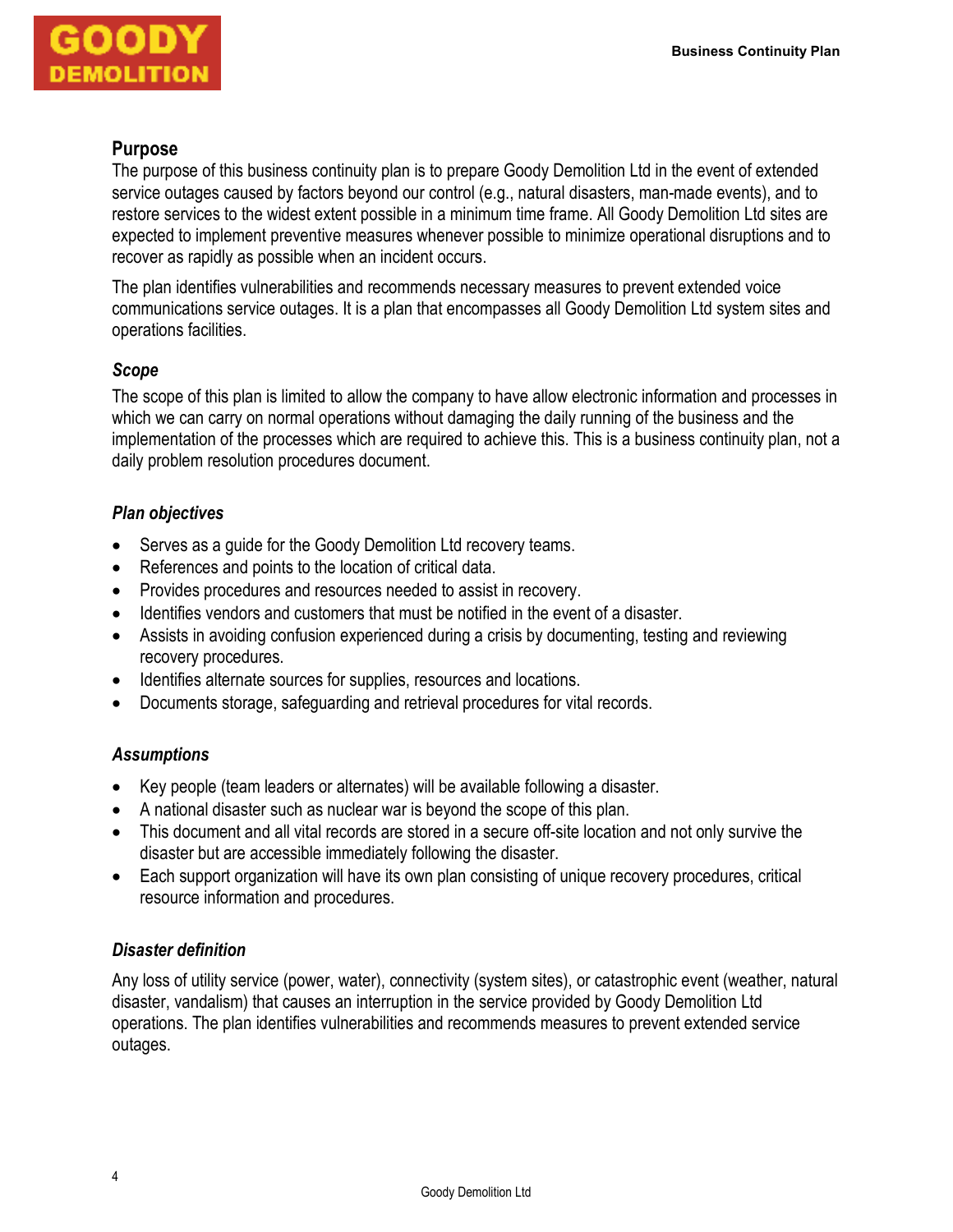

#### *Recovery teams*

- Emergency management team (EMT)
- Disaster recovery team (DRT)
- IT technical services (IT)

See Appendix A for details on the roles and responsibilities of each team.

#### *Team member responsibilities*

- Each team member will designate an alternate
- All of the members should keep an updated calling list of their work team members' work, home, and cell phone numbers both at home and at work.
- All team members should keep this plan for reference at home in case the disaster happens after normal work hours. All team members should familiarize themselves with the contents of this plan.

#### *Instructions for using the business continuity plan*

#### **Invoking the plan**

This plan becomes effective when a disaster occurs. Normal problem management procedures will initiate the plan, and remain in effect until operations are resumed at the original location or a replacement location and control is returned to the appropriate functional management.

#### **Disaster declaration**

The senior management team, with input from the EMT, DRT and IT, is responsible for declaring a disaster and activating the various recovery teams as outlined in this plan.

In a major disaster situation affecting multiple business units, the decision to declare a disaster will be determined by Goody Demolition Ltd senior management. The EMT and DRT will respond based on the directives specified by senior management.

#### **Notification**

Regardless of the disaster circumstances, or the identity of the person(s) first made aware of the disaster, the EMT and DRT must be activated immediately in the following cases:

- Two or more systems and/or sites are down concurrently for three or more hours
- Five or more systems and/or sites are down concurrently for three or more hours
- Any problem at any system or network facility that would cause either of the above conditions to be present or there is certain indication that either of the conditions are about to occur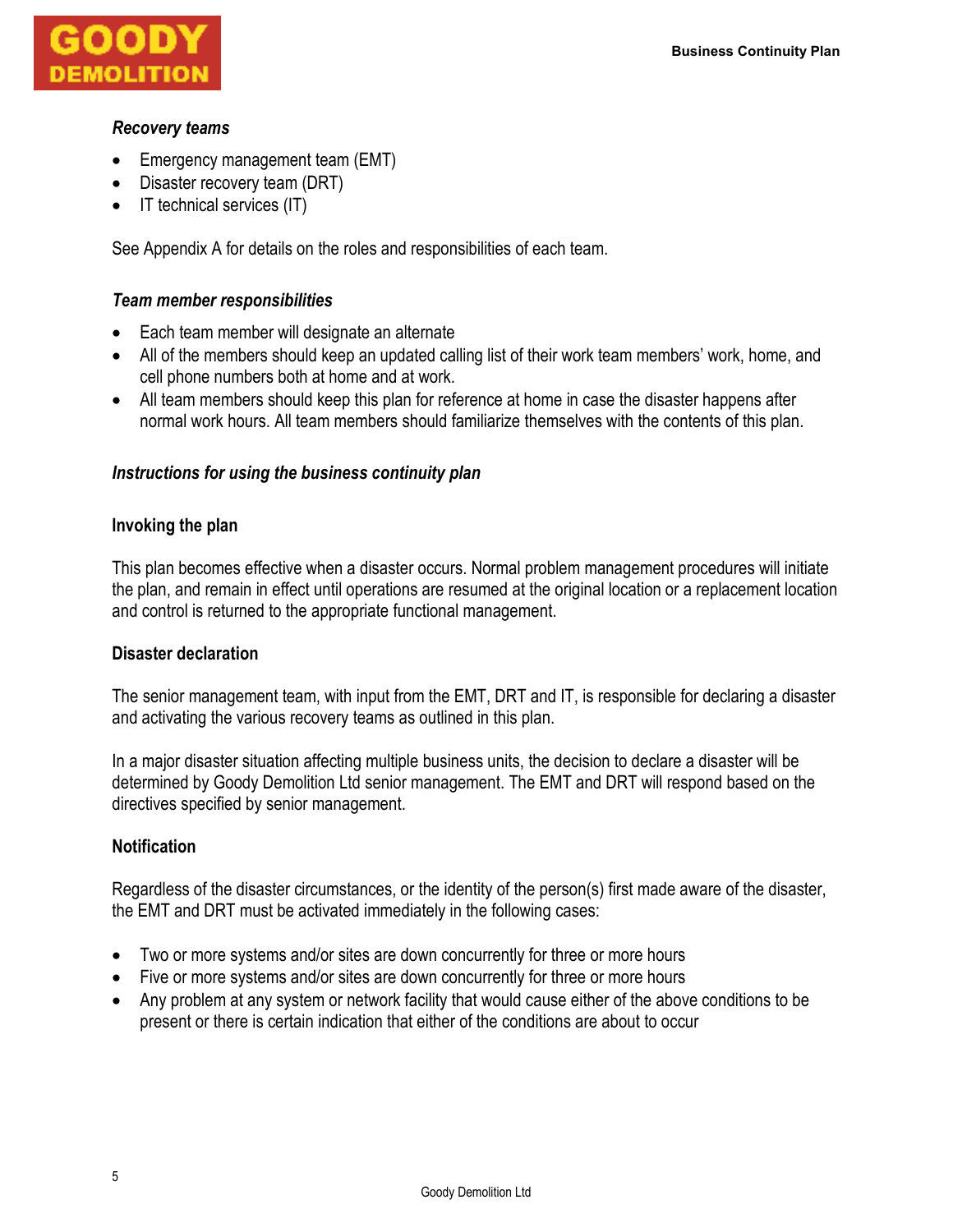

# **External communications**

Corporate public relations personnel are designated as the principal contacts with the media (radio, television, and print), regulatory agency, government agencies, and other external organizations following a formal disaster declaration.

#### **Emergency management standards**

#### **Data backup policy**

Full and incremental backups preserve corporate information assets and should be performed on a regular basis for audit logs and files that are irreplaceable, have a high replacement cost, or are considered critical. Backup media should be stored in a secure, geographically separate location from the original and isolated from environmental hazards.

Department-specific data and document retention policies specify what records must be retained and for how long. All organizations are accountable for carrying out the provisions of the instruction for records in their organization.

IT follows these standards for its data backup and archiving:

#### **Hard drive retention policy**

Backup media is stored at locations that are secure, isolated from environmental hazards, and geographically separate from the location housing the system.

#### **Billing Hard Drives**

- Hard Drives greater than three years old are destroyed every six months.
- Hard Drives less than three years old must be stored locally off-site.
- The system supervisor is responsible for the transition cycle of tapes.

#### **System image Hard Drives**

- A copy of the most current image files must be made at least once per week.
- This backup must be stored offsite.
- The system supervisor is responsible for this activity.

#### **Off-site storage procedures**

- Hard Drives are stored in environmentally secure facilities.
- Hard Drives rotation occurs on a regular schedule coordinated with the storage vendor.
- Access to backup databases and other data is tested annually.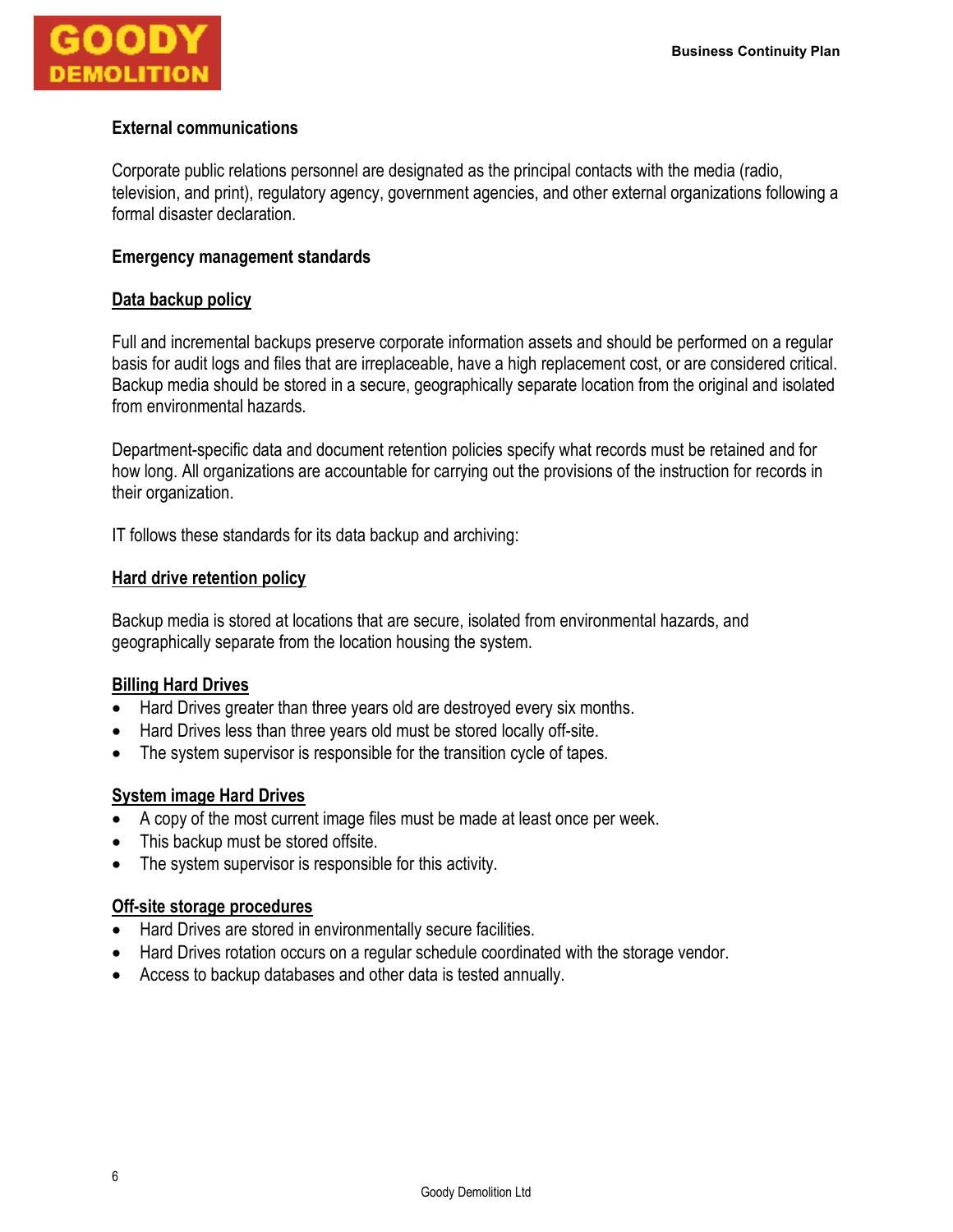

#### **Emergency management procedures**

The following procedures are to be followed by system operations personnel and other designated Goody Demolition Ltd personnel in the event of an emergency. Where uncertainty exists, the more reactive action should be followed to provide maximum protection and personnel safety.

These procedures are furnished to Goody Demolition Ltd management personnel to take home for reference. Several pages have been included to supply emergency contacts.

In the event of any situation where access to a building housing a system is denied, personnel should report to alternate locations. Primary and secondary locations are listed below.

#### **Alternate locations** *Workplace: Gary Venner Home*

 Attempt to contact your immediate supervisor or management via telephone. Home and cell phone numbers are included in this document

#### *Workplace: Danial Phillips Home*

 Attempt to contact your immediate supervisor or management via telephone. Home and cell phone numbers are included in this document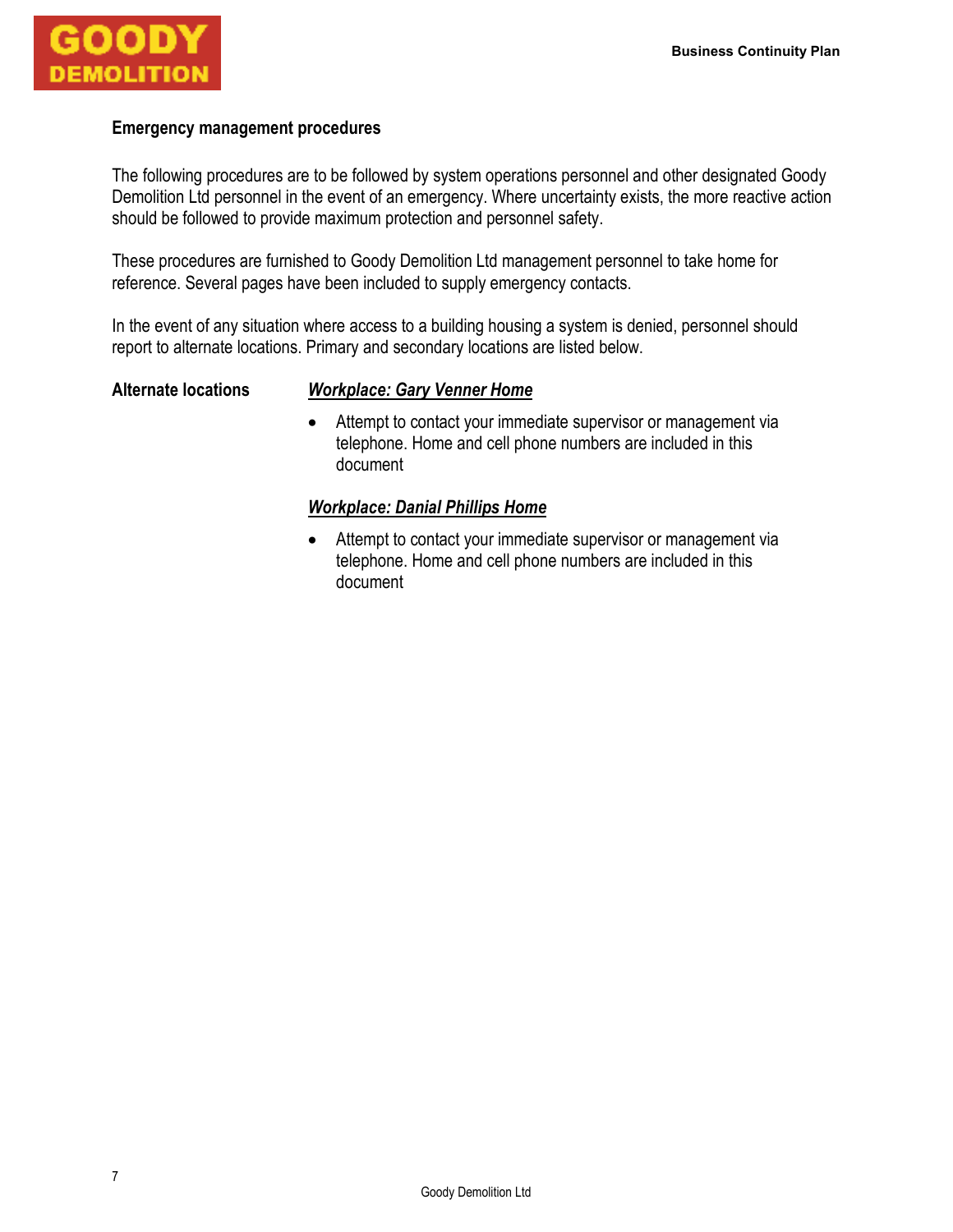

# **In the event of a natural disaster**

In the event of a major catastrophe affecting Goody Demolition Ltd facility, immediately notify

# G**ary Venner Managing Director**

 $Procedure$ 

| <b>STEP</b>                                                                                                                                                                                                                                                                                                                                                                                                                                                                                                                                                            | <b>ACTION</b>                                                                                                                                                                                                                                                                         |
|------------------------------------------------------------------------------------------------------------------------------------------------------------------------------------------------------------------------------------------------------------------------------------------------------------------------------------------------------------------------------------------------------------------------------------------------------------------------------------------------------------------------------------------------------------------------|---------------------------------------------------------------------------------------------------------------------------------------------------------------------------------------------------------------------------------------------------------------------------------------|
| 1                                                                                                                                                                                                                                                                                                                                                                                                                                                                                                                                                                      | Notify EMT and DRT of pending event, if time permits.                                                                                                                                                                                                                                 |
| If the impending natural disaster can be tracked, begin preparation<br>$\overline{2}$<br>of site within 48 hours as follows:<br>Deploy portable generators with fuel.<br>Deploy support personnel and engineering repair staff.<br>Arrange alternative offices with replacement work space,<br>antennas/communication, power, computers and phones.<br>Basic necessities are acquired by support personnel when<br>deployed:<br>Cash for one week.<br>Gasoil and other fuels<br>Supplies, including chainsaws, batteries, rope, flashlights,<br>medical supplies, etc. |                                                                                                                                                                                                                                                                                       |
| 3                                                                                                                                                                                                                                                                                                                                                                                                                                                                                                                                                                      | 24 hours prior to event:<br>Create an image of the system and files<br>Back up critical system elements<br>٠<br>Verify backup generator fuel status and operation<br>Create backups of e-mail, file servers, etc.<br>Fuel vehicles and emergency trailers<br>Notify senior management |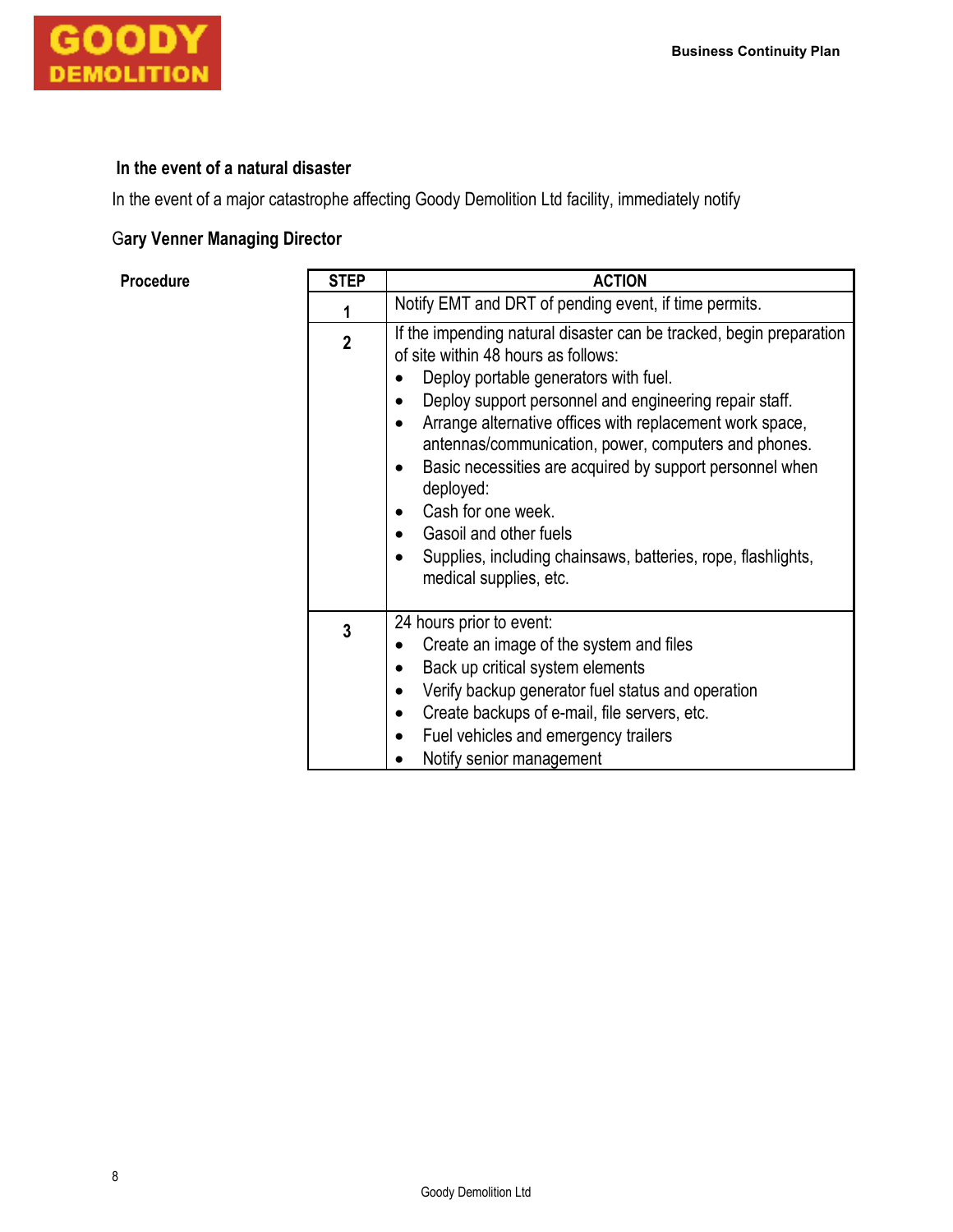

In the event of a fire

If fire or smoke is present in the facility, evaluate the situation, determine the severity, categorize the fire as major or minor and take the appropriate action as defined in this section. Call 999 and ask for the Fire Brigade as soon as possible if the situation warrants it.

- Personnel are to attempt to extinguish minor fires (e.g., single hardware component or paper fires) using hand-held fire extinguishers located throughout the facility. Any other fire or smoke situation will be handled by qualified building personnel until the local fire department arrives.
- In the event of a major fire, call 999 and immediately evacuate the area.
- In the event of any emergency situation, system security, site security and personal safety are the major concerns. If possible, the operations supervisor should remain present at the facility until the fire department has arrived.
- In the event of a major catastrophe affecting the facility, immediately notify senior management.

 $Procedure$ 

| <b>STEP</b>    | <b>ACTION</b>                                                                                                                                                                                                                                                                       |
|----------------|-------------------------------------------------------------------------------------------------------------------------------------------------------------------------------------------------------------------------------------------------------------------------------------|
| 1              | Dial 999 to contact the fire department.                                                                                                                                                                                                                                            |
| $\overline{2}$ | Immediately notify all other personnel in the facility of the<br>situation and evacuate the area.                                                                                                                                                                                   |
| $\overline{3}$ | Alert emergency personnel on:<br>01304 840126                                                                                                                                                                                                                                       |
|                | Provide them with your name, extension where you can be<br>reached, building and room number, and the nature of the<br>emergency. Follow all instructions given.                                                                                                                    |
| 4              | Alert the EMT and DRT.                                                                                                                                                                                                                                                              |
|                | During non-staffed hours, security personnel will notify<br>Note:<br>the Senior Executive responsible for the location directly.                                                                                                                                                    |
| 5              | Notify Building Security.<br>Local security personnel will establish security at the location and<br>not allow access to the site unless notified by the Senior<br>Executive or his/her designated representative.                                                                  |
| 6              | Contact appropriate vendor personnel to aid in the decision<br>regarding the protection of equipment if time and circumstance<br>permit.                                                                                                                                            |
| $\overline{7}$ | All personnel evacuating the facilities will meet at their assigned<br>outside location (assembly point) and follow instructions given by<br>the designed authority. Under no circumstances may any<br>personnel leave the assembly point without the consent of<br>the supervisor. |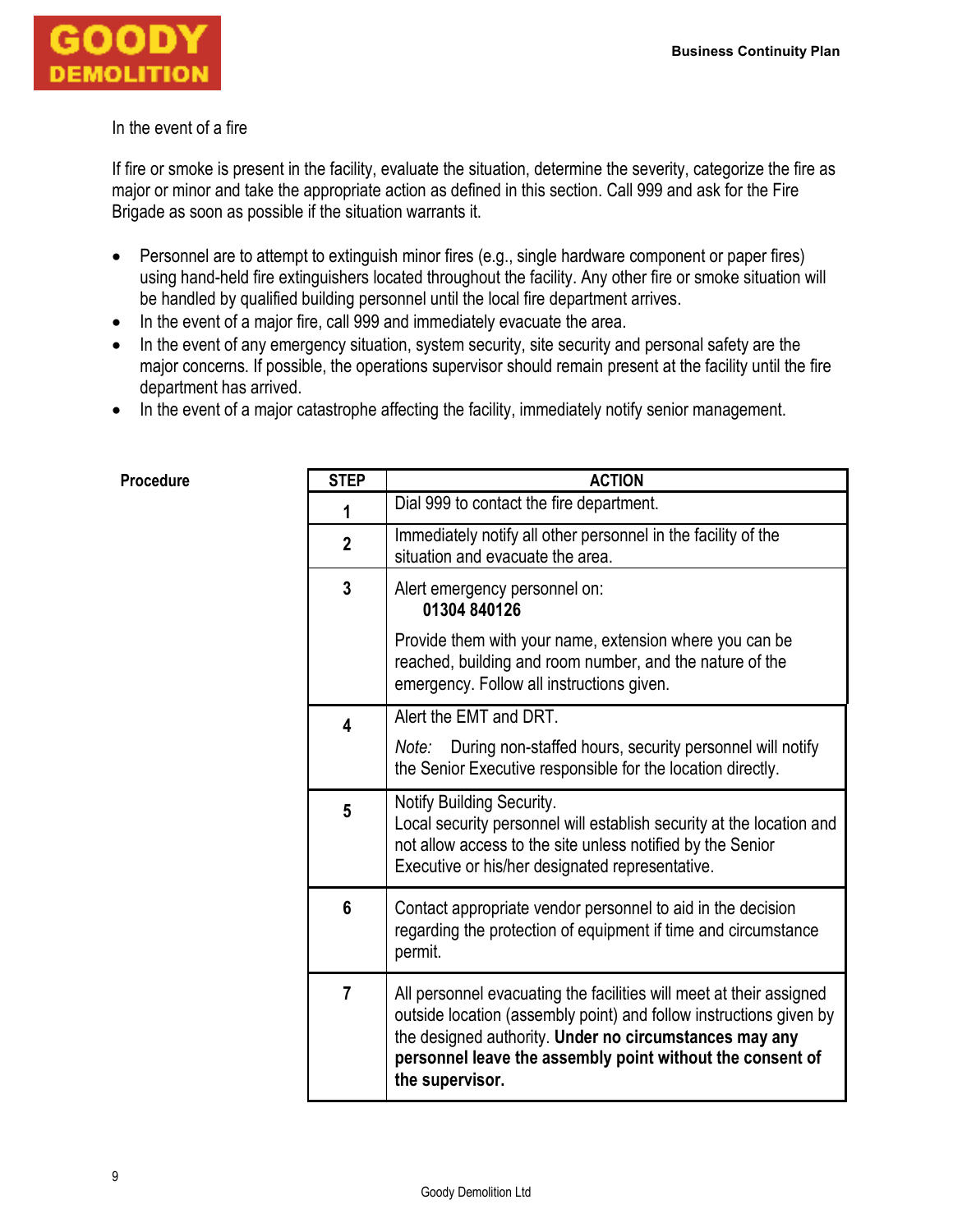

# **In the event of a network services provider outage**

In the event of a network service provider outage to any location, the guidelines and procedures in this section are to be followed.

 $Procedure$ 

| edure | <b>STEP</b>  | <b>ACTION</b>                                                                                                                        |
|-------|--------------|--------------------------------------------------------------------------------------------------------------------------------------|
|       | 1            | Notify senior management of outage.                                                                                                  |
|       |              | Determine cause of outage and timeframe for its recovery.                                                                            |
|       | $\mathbf{2}$ | If outage will be greater than one hour, route all calls via<br>alternate services.                                                  |
|       |              | If it is a major outage and all carriers are down and downtime will<br>be greater than 12 hours, deploy mobile phones, if available. |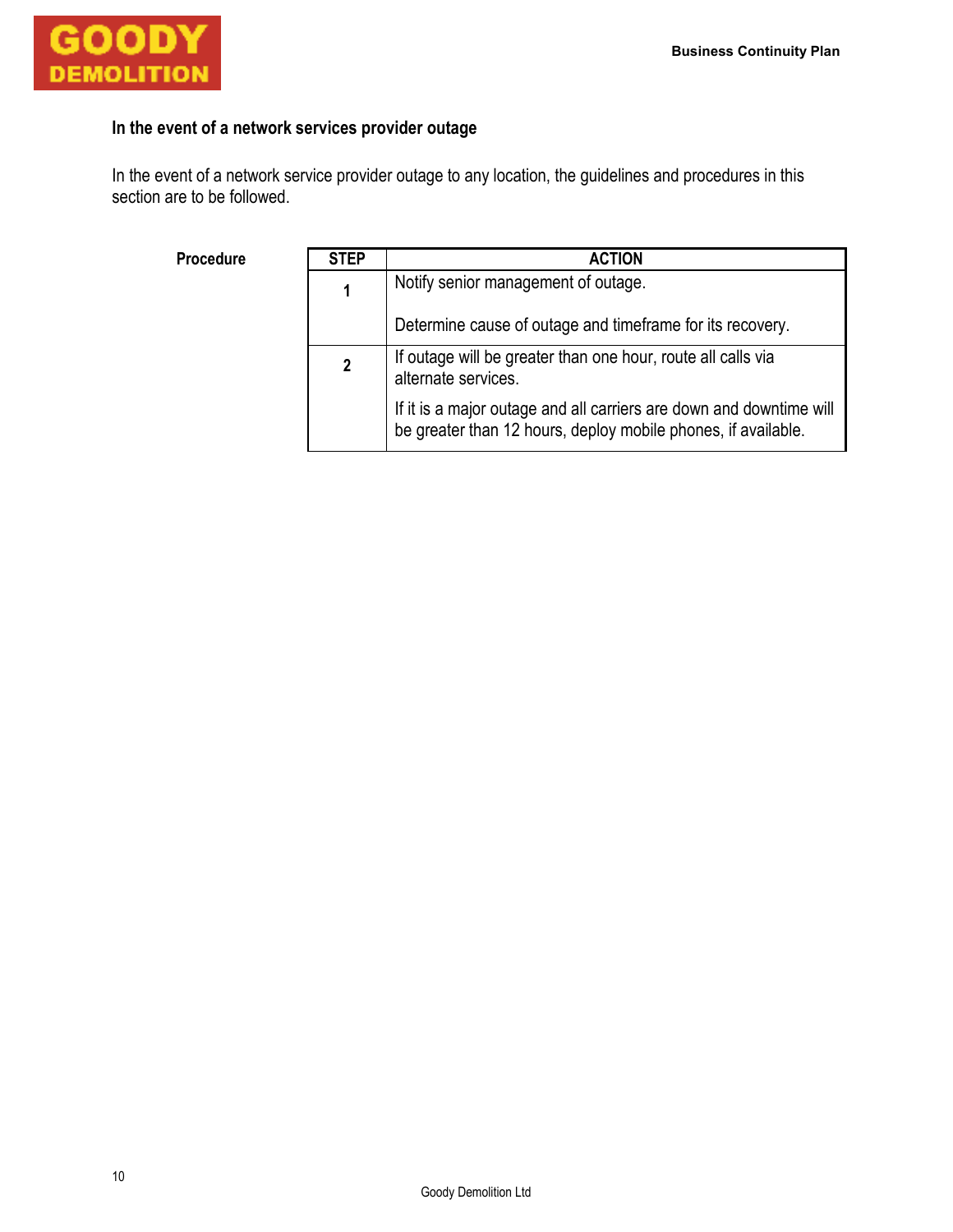

**Procedure** 

In the event of a flood or water damage

In the event of a flood or broken water pipe within any computing facilities, the guidelines and procedures in this section are to be followed.

| <b>STEP</b>             | <b>ACTION</b>                                                                                                                                                                                                                                           |
|-------------------------|---------------------------------------------------------------------------------------------------------------------------------------------------------------------------------------------------------------------------------------------------------|
|                         | Assess the situation and determine if outside assistance is<br>needed; if this is the case, dial 999 immediately.                                                                                                                                       |
| $\overline{2}$          | Immediately notify all other personnel in the facility of the<br>situation and be prepared to cease voice operations accordingly.                                                                                                                       |
| 3                       | Immediately notify all other personnel in the facility of the<br>situation and be prepared to cease operations accordingly.                                                                                                                             |
| $\overline{\mathbf{4}}$ | Water detected below the floor may have different causes:<br>If water is slowly dripping from an air conditioning unit and<br>not endangering equipment, contact repair personnel<br>immediately.                                                       |
|                         | If water is of a major quantity and flooding beneath/above<br>the floor (water main break), immediately implement power-<br>down procedures. While power-down procedures are in<br>progress, evacuate the area and follow management's<br>instructions. |

#### *Plan review and maintenance*

This plan must be reviewed semiannually and exercised on an annual basis. The test may be in the form of a walk-through, mock disaster, or component testing. Additionally, with the dynamic environment present within Goody Demolition Ltd, it is important to review the listing of personnel and phone numbers contained within the plan regularly.

The hard-copy version of the plan will be stored in a common location where it can be viewed by site personnel and the EMT and DRT. Electronic versions will be available via Goody Demolition Ltd network resources as provided by IT. Each recovery team will have its own directory with change management limited to the recovery plan coordinator.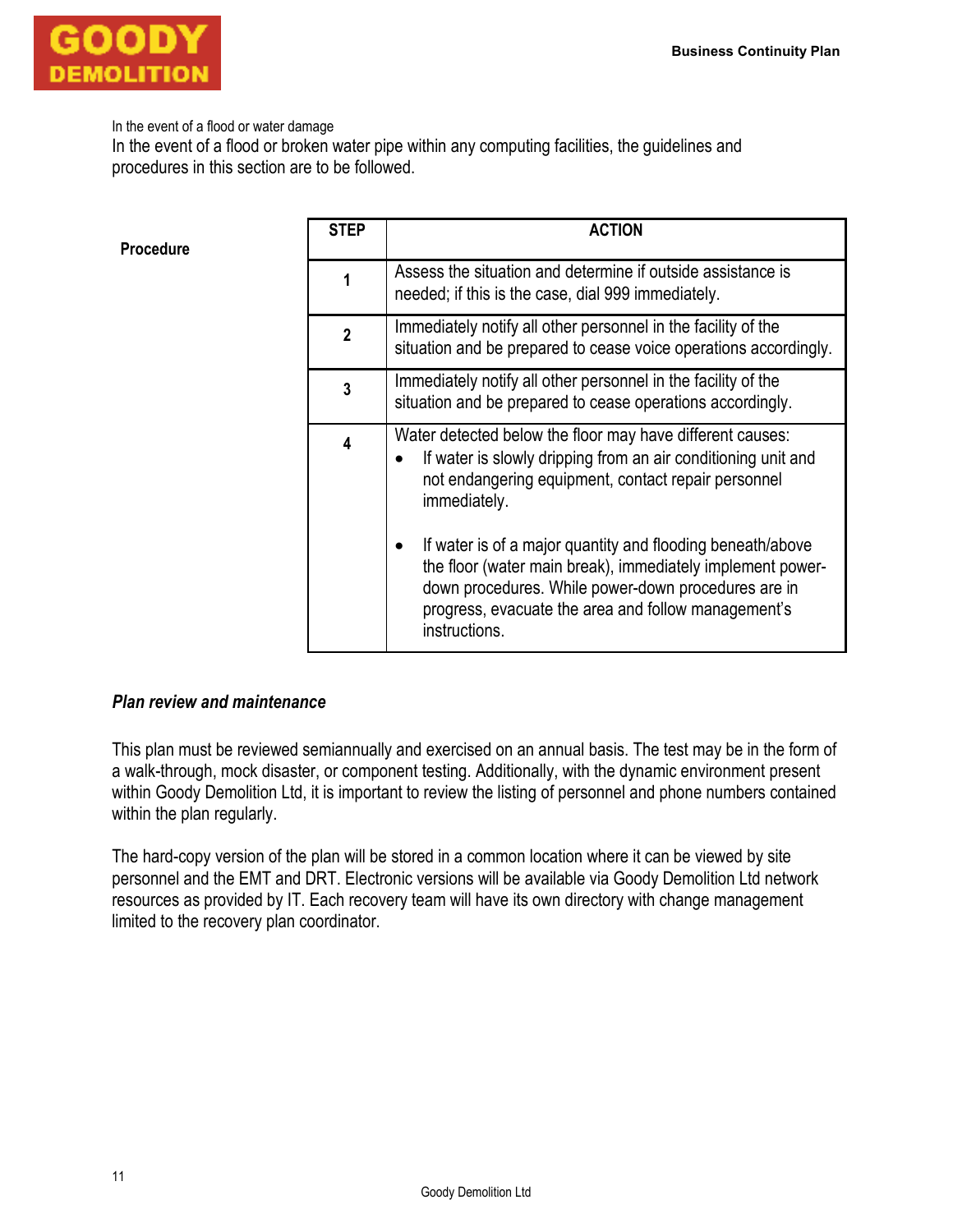

*Alert/Verification/Declaration phase (x-x hours)* 

### *Plan checklists*

Response and recovery checklists and plan flow diagrams are presented in the following two sections. The checklists and flow diagrams may be used by IT members as "quick references" when implementing the plan or for training purposes.

#### *Plan checklists*

| Initials | Task to be completed                                                            |
|----------|---------------------------------------------------------------------------------|
|          |                                                                                 |
|          | Ensure that the system is safe to use, visually check connections               |
|          | Ensure power source is safe and stable prior to commencing up load              |
|          | Source replacement hardware if required                                         |
|          | Obtain latest back up Hard Drive units off relevant personnel (Danial Phillips) |
|          | Turn on network and reinitialize system                                         |
|          | Start restore procedure                                                         |
|          | Check integrity of restored system                                              |
|          | Go live                                                                         |
|          |                                                                                 |
|          |                                                                                 |
|          |                                                                                 |
|          |                                                                                 |
|          |                                                                                 |
|          |                                                                                 |
|          |                                                                                 |
|          |                                                                                 |
|          |                                                                                 |
|          |                                                                                 |
|          |                                                                                 |
|          |                                                                                 |
|          |                                                                                 |
|          |                                                                                 |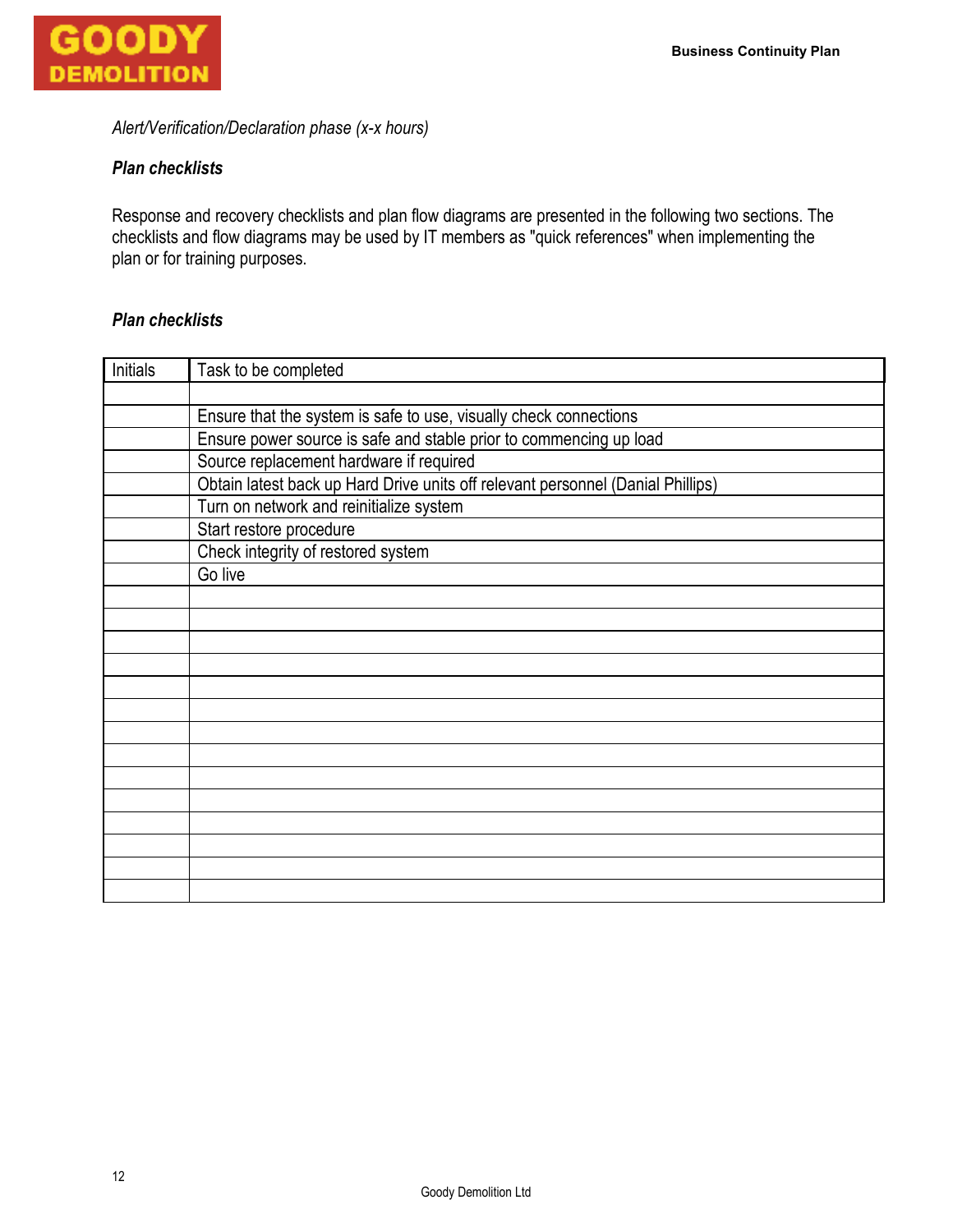

#### **Notification of incident affecting the site**

#### **On-duty personnel responsibilities**

#### **If in-hours:**

Upon observation or notification of a potentially serious situation during working hours at a system/facility, ensure that personnel on site have enacted standard emergency and evacuation procedures if appropriate and notify the EMT and DRT.

#### **If outside hours:**

IT personnel should contact the EMT and DRT.

#### *Provide status to EMT and DRT*

Contact EMT and/or DRT and provide the following information when any of the following conditions exist: (See Appendix B for contact list.)

 Any problem at any system or location that would cause the above condition to be present or there is certain indication that the above condition is about to occur.

The EMT will provide the following information:

- Location of disaster
- Type of disaster (e.g., fire, hurricane, flood)
- Summarize the damage (e.g., minimal, heavy, total destruction)
- Meeting location that is a safe distance from the disaster scene
- An estimated timeframe of when a damage assessment group can enter the facility (if possible)
- The EMT will contact the respective market team leader and report that a disaster involving voice communications has taken place.

The EMT and/or DRT will contact the respective Goody Demolition Ltd team leader and report that a disaster has taken place.

#### *Decide course of action*

Based on the information obtained, the EMT and/or DRT need to decide how to respond to the event: mobilize IT, repair/rebuild existing site (s) with location staff, or relocate to a new facility.

#### *Inform team members of decision*

**If a disaster is not declared**, the location response team will continue to address and manage the situation through its resolution and provide periodic status updates to the EMT/DRT.

**If a disaster is declared**, the EMT and/or DRT will notify IT Tech Services immediately for deployment.

**Declare a disaster** if the situation is not likely to be resolved within predefined time frames. The person who is authorized to declare a disaster must also have at least one backup person who is also authorized to declare a disaster in the event the primary person is unavailable.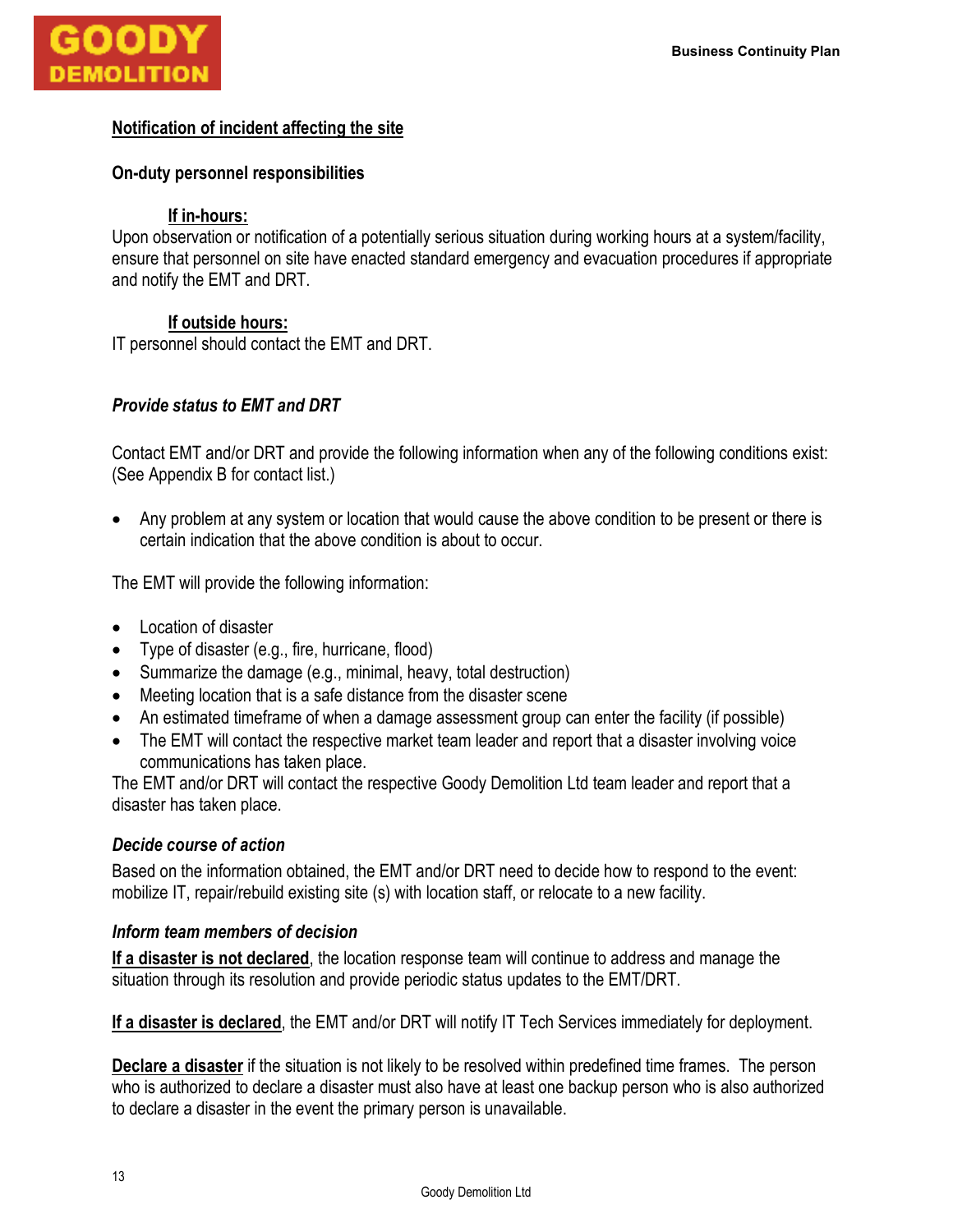

#### *Contact general vendors (see Appendix I)*

#### *Disaster declared: Mobilize incident response/Technical services teams/Report to command center*

Once a disaster is declared, the DRT is mobilized. This team will initiate and coordinate the appropriate recovery actions. Members assemble at the designated location as quickly as possible. See Appendix E for emergency locations.

#### *Conduct detailed damage assessment (This may also be performed prior to declaring a disaster.)*

- 1. Under the direction of local authorities and/or EMT/DRT, assess the damage to the affected location and/or assets. Include vendors/providers of installed equipment to ensure that their expert opinion regarding the condition of the equipment is determined ASAP.
	- A. Participate in a briefing on assessment requirements, reviewing:
		- (1) Assessment procedures
		- (2) Gather requirements
		- (3) Safety and security issues
	- B. Document assessment results using assessment and evaluation forms contained in Appendix G.

Building access permitting:

- Conduct an on-site inspection of affected areas to assess damage to essential hardcopy records (files, manuals, contracts, documentation, etc.) and electronic data.
- Obtain information regarding damage to the facility (s) (e.g., environmental conditions, physical structure integrity, furniture, and fixtures) from the DRT.
- 2. Develop a restoration priority list, identifying facilities, vital records and equipment needed for resumption activities that could be operationally restored and retrieved quickly.
- 3. Recommendations for required resources.

#### *Contact DRT: Decide whether to continue to business recovery phase*

The EMT and DRT gather information regarding the event; contacts senior management and provides them with detailed information on status.

Based on the information obtained, senior management decides whether to continue to the business recovery phase of this plan. If the situation does not warrant this action, continue to address the situation at the affected site(s).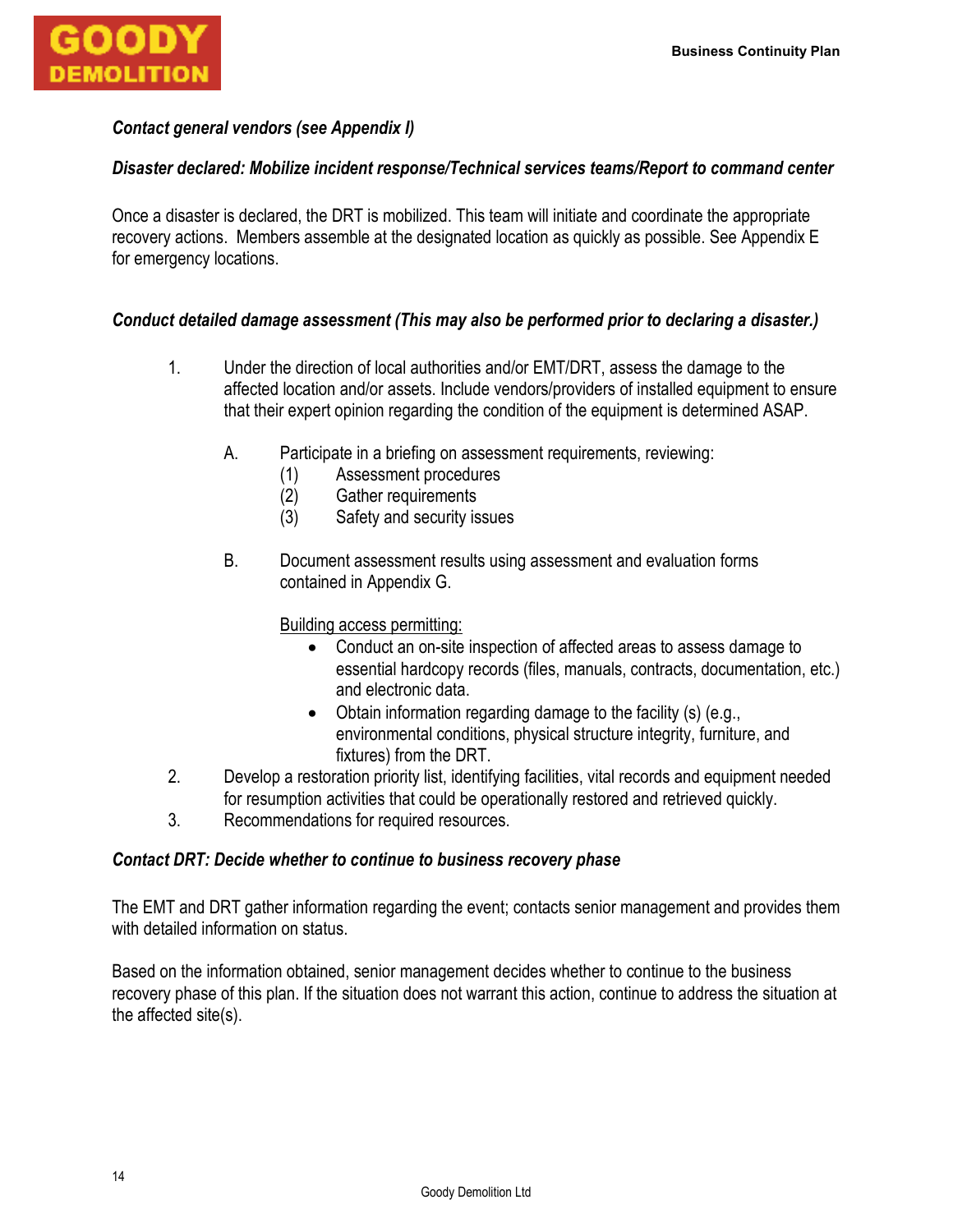

### **Business recovery phase (96 hours - full recovery)**

This section documents the steps necessary to activate business recovery plans to support full restoration of systems or facility functionality at an alternate/recovery site that would be used for an extended period of time. Coordinate resources to reconstruct business operations at the temporary/permanent system location, and to deactivate recovery teams upon return to normal business operations.

#### *Goody Demolition Ltd system and facility operation requirements*

The system and facility configurations for each location are important to re-establish normal operations. A list for each location will be included in Appendix F.

#### *Notify IT staff/Coordinate relocation to new facility*

See Appendix A for IT staff associated with a new location being set up as a permanent location (replacement for site).

#### *Secure funding for relocation*

Make arrangements in advance with suitable backup location resources. Make arrangements in advance with local banks, credit card companies, hotels, office suppliers and others for emergency support.

#### *Notify EMT and corporate business units of recovery startup*

Using the call list in Appendix B, notify the appropriate company personnel. Inform them of any changes to processes or procedures, contact information, hours of operation, etc. (This may be used for media information.)

#### *Operations recovered*

Assuming all relevant operations have been recovered to an alternate site, and employees are in place to support operations, the company can declare that it is functioning in a normal manner at the recovery location.

#### **Appendixes**

# *Appendix A: Goody Demolition Ltd recovery teams*

#### **Emergency management team (EMT)**

#### *Note: See Appendix B for contact list. Suggested members to include: senior management, human resources, corporate public relations, legal, IT services, risk management and operations*

#### **Charter:**

Responsible for overall coordination of the disaster recovery effort; evaluation and determining disaster declaration; and communications with senior management.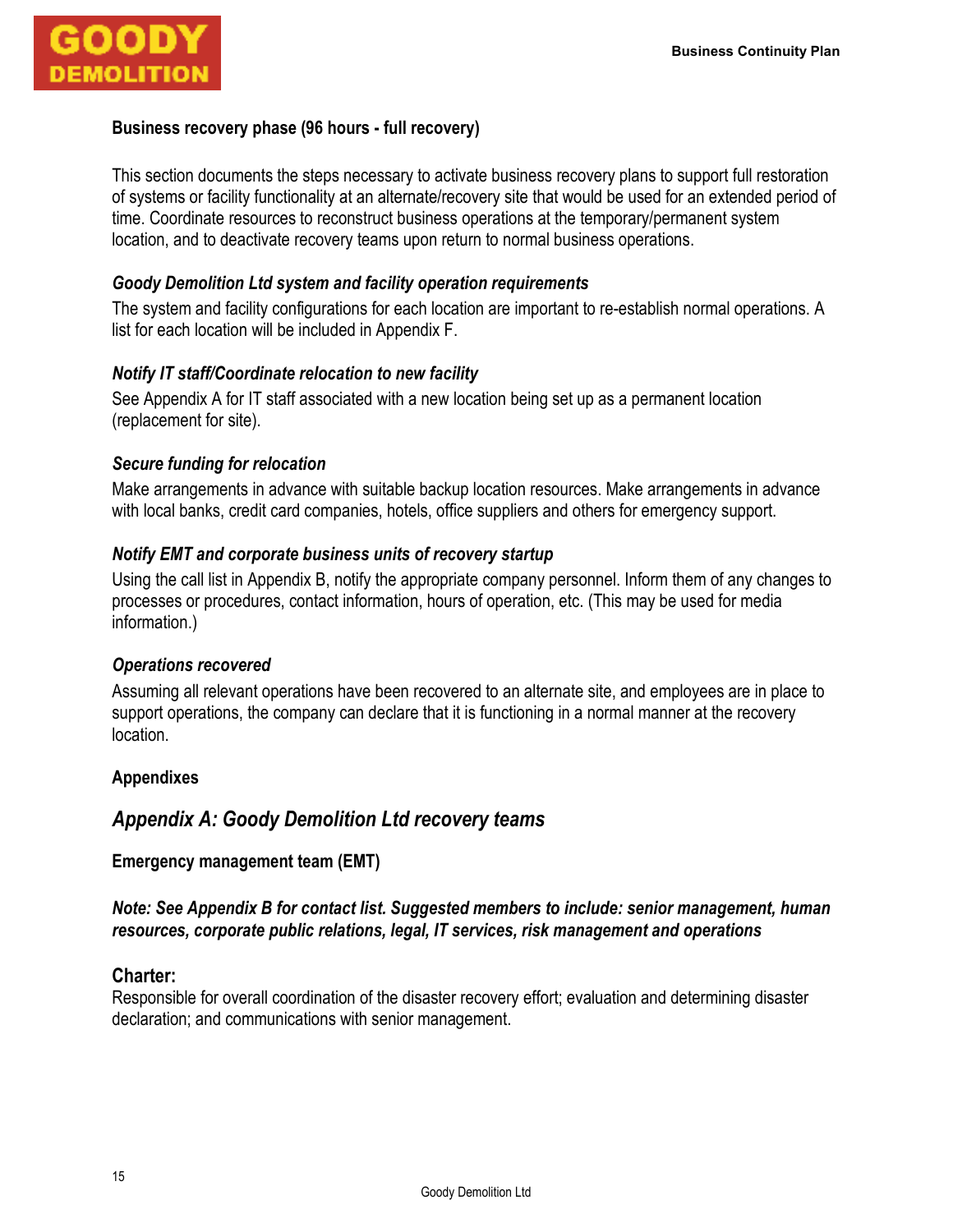

# **Support activities:**

# **The EMT:**

- Evaluate which recovery actions should be invoked and activate the recovery teams
- Evaluate damage assessment findings
- Set restoration priority based on the damage assessment reports
- Provide senior management with ongoing status information
- Act as a communication channel to corporate teams and major customers
- Work with vendors and IRT to develop a rebuild/repair schedule

# **Disaster recovery team**

# *Note: See Appendix B for contact list*

# **Charter:**

Responsible for overall coordination of the disaster recovery effort; establishment of the emergency command area; and communications with senior management and the EMT.

# **Support activities:**

- Coordinate with EMT and senior management
- Determine recovery needs
- Establish command center and assembly areas
- Notify all company department heads and advise them to activate their plan(s) if applicable, based upon the disaster situation
- If no disaster is declared, take appropriate action to return to normal operations using regular staff
- Determine if vendors or other teams are needed to assist with detailed damage assessment
- Prepare post-disaster debriefing report
- Coordinate the development of site-specific recovery plans and ensure they are updated semi-annually

# **IT technical services (IT)**

# **Charter**

IT will facilitate technology restoration activities.

# **Support activities**

- Upon notification of disaster declaration, review and provide support as follows:
	- 1. Facilitate technology recovery and restoration activities, providing guidance on replacement equipment and systems, as required
	- 2. Coordinate removal of salvageable equipment at disaster site that may be used for alternate site operations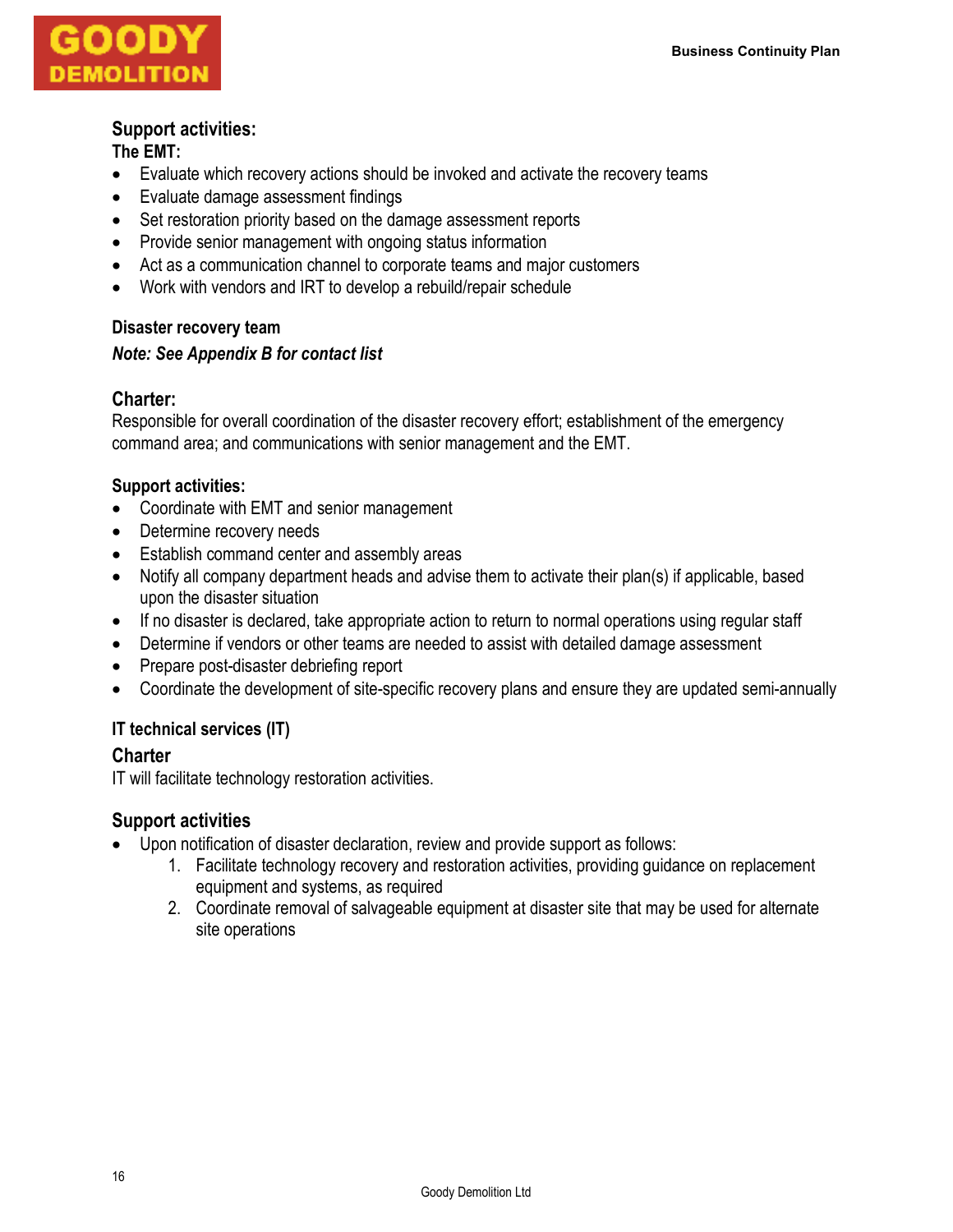

# *Appendix B: Recovery team contact lists*

# **Emergency management team (EMT)**

| Name               | <b>Address</b>                                  | Home | <b>Mobile Phone</b> |
|--------------------|-------------------------------------------------|------|---------------------|
| <b>Gary Venner</b> | 28 Bewsbury Crescent,<br>Whitfield, Dover, Kent |      | 07802 433773        |
|                    |                                                 |      |                     |
|                    |                                                 |      |                     |
|                    |                                                 |      |                     |
|                    |                                                 |      |                     |
|                    |                                                 |      |                     |
|                    |                                                 |      |                     |
|                    |                                                 |      |                     |
|                    |                                                 |      |                     |

# **Disaster recovery team (DRT)**

| <b>Name</b>           | <b>Address</b> | Home | <b>Mobile/Cell Phone</b> |
|-----------------------|----------------|------|--------------------------|
| <b>Spencer Nichol</b> |                |      | 07703 744853             |
| Ashley Ovenden        |                |      | 07590 711760             |
|                       |                |      |                          |
|                       |                |      |                          |
|                       |                |      |                          |
|                       |                |      |                          |

# **IT technical services**

| <b>Name</b>          | <b>Address</b> | Home | <b>Mobile/Cell Phone</b> |
|----------------------|----------------|------|--------------------------|
| <b>Matthew Clark</b> |                |      | 07730457249              |
| Danial Phillips      |                |      | 07544 317443             |
|                      |                |      |                          |
|                      |                |      |                          |
|                      |                |      |                          |
|                      |                |      |                          |

# *Appendix C: Emergency numbers*

# **First responders, public utility companies, others**

| <b>Name</b> | <b>Contact Name</b> | <b>Phone</b>             |
|-------------|---------------------|--------------------------|
| Police      |                     | 999 / 101 / 01622 841700 |
| Fire        |                     | 999 / 01622 692121       |
| Hospital    |                     | 999 / 01227 766877       |
| Water       | Aquaid              | 01304 831122             |
| Electric    | Eco-tricity         | 08000 302 302            |
|             |                     |                          |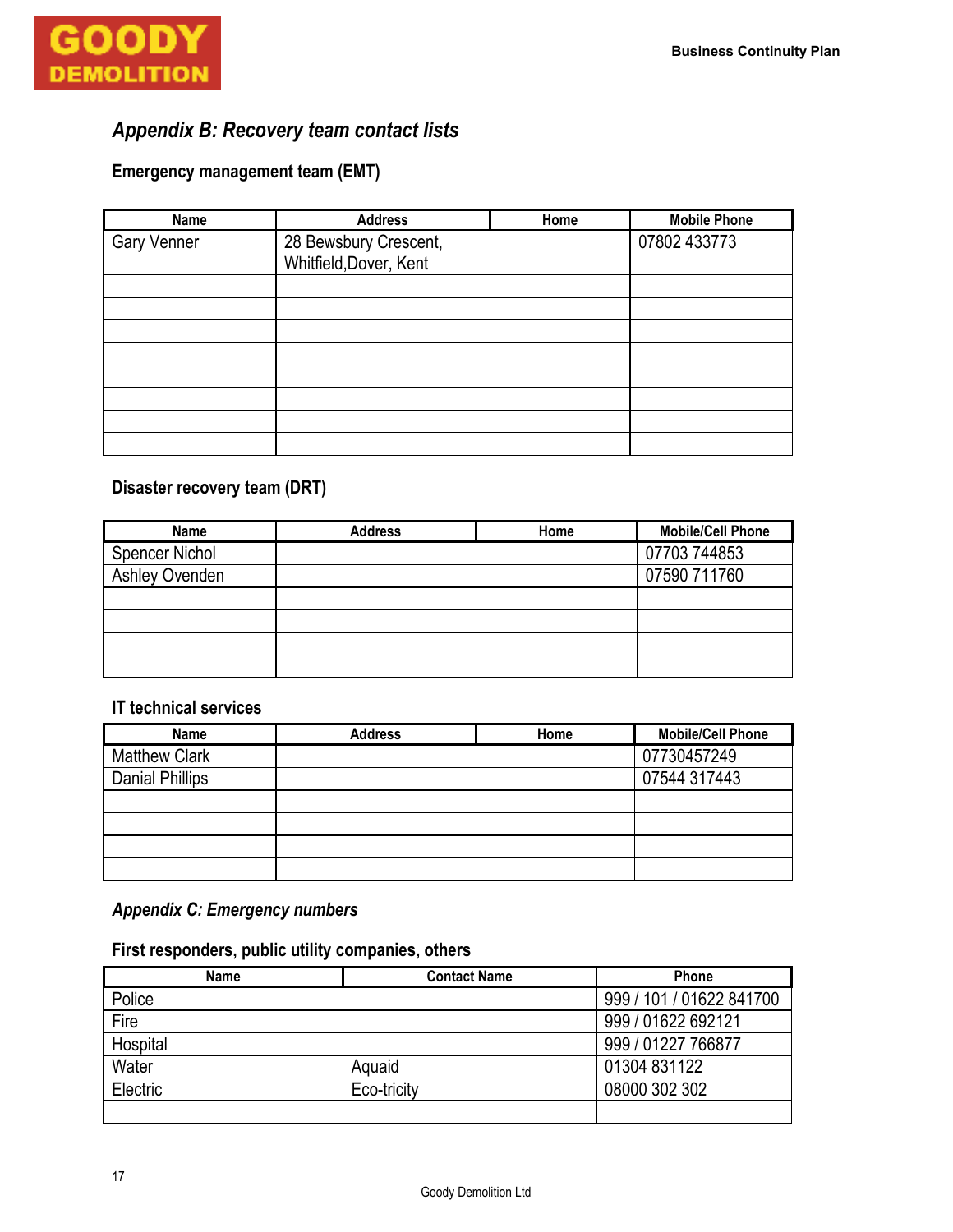

# *Appendix D: Contact list*

| Name | <b>Address</b> | Home | <b>Mobile/Cell Phone</b> |
|------|----------------|------|--------------------------|
|      |                |      |                          |
|      |                |      |                          |
|      |                |      |                          |
|      |                |      |                          |
|      |                |      |                          |
|      |                |      |                          |

# *Appendix F: Forms*

#### **Incident/disaster form**

Upon notification of an incident/disaster situation the on-duty personnel will make the initial entries into this form. It will then be forwarded to the ECC, where it will be continually updated. This document will be the running log until the incident/disaster has ended and "normal business" has resumed.

**\_\_\_\_\_\_\_\_\_\_\_\_\_\_\_\_\_\_\_\_\_\_\_\_\_\_\_\_\_\_\_\_\_\_\_\_\_\_\_\_\_\_\_\_\_\_\_\_\_\_\_\_\_\_\_\_\_\_\_\_\_\_\_\_\_\_\_\_\_\_\_\_** 

**\_\_\_\_\_\_\_\_\_\_\_\_\_\_\_\_\_\_\_\_\_\_\_\_\_\_\_\_\_\_\_\_\_\_\_\_\_\_\_\_\_\_\_\_\_\_\_\_\_\_\_\_\_\_\_\_\_\_\_\_\_\_\_\_\_\_\_\_\_\_\_\_** 

**\_\_\_\_\_\_\_\_\_\_\_\_\_\_\_\_\_\_\_\_\_\_\_\_\_\_\_\_\_\_\_\_\_\_\_\_\_\_\_\_\_\_\_\_\_\_\_\_\_\_\_\_\_\_\_\_\_\_\_\_\_\_\_\_\_\_\_\_\_\_\_\_** 

**\_\_\_\_\_\_\_\_\_\_\_\_\_\_\_\_\_\_\_\_\_\_\_\_\_\_\_\_\_\_\_\_\_\_\_\_\_\_\_\_\_\_\_\_\_\_\_\_\_\_\_\_\_\_\_\_\_\_\_\_\_\_\_\_\_\_\_\_\_\_\_\_** 

**\_\_\_\_\_\_\_\_\_\_\_\_\_\_\_\_\_\_\_\_\_\_\_\_\_\_\_\_\_\_\_\_\_\_\_\_\_\_\_\_\_\_\_\_\_\_\_\_\_\_\_\_\_\_\_\_\_\_\_\_\_\_\_\_\_\_\_\_\_\_\_\_** 

**\_\_\_\_\_\_\_\_\_\_\_\_\_\_\_\_\_\_\_\_\_\_\_\_\_\_\_\_\_\_\_\_\_\_\_\_\_\_\_\_\_\_\_\_\_\_\_\_\_\_\_\_\_\_\_\_\_\_\_\_\_\_\_\_\_\_\_\_\_\_\_\_** 

**\_\_\_\_\_\_\_\_\_\_\_\_\_\_\_\_\_\_\_\_\_\_\_\_\_\_\_\_\_\_\_\_\_\_\_\_\_\_\_\_\_\_\_\_\_\_\_\_\_\_\_\_\_\_\_\_\_\_\_\_\_\_\_\_\_\_\_\_\_\_\_\_** 

**\_\_\_\_\_\_\_\_\_\_\_\_\_\_\_\_\_\_\_\_\_\_\_\_\_\_\_\_\_\_\_\_\_\_\_\_\_\_\_\_\_\_\_\_\_\_\_\_\_\_\_\_\_\_\_\_\_\_\_\_\_\_\_\_\_\_\_\_\_\_\_\_** 

**\_\_\_\_\_\_\_\_\_\_\_\_\_\_\_\_\_\_\_\_\_\_\_\_\_\_\_\_\_\_\_\_\_\_\_\_\_\_\_\_\_\_\_\_\_\_\_\_\_\_\_\_\_\_\_\_\_\_\_\_\_\_\_\_\_\_\_\_\_\_\_\_** 

**\_\_\_\_\_\_\_\_\_\_\_\_\_\_\_\_\_\_\_\_\_\_\_\_\_\_\_\_\_\_\_\_\_\_\_\_\_\_\_\_\_\_\_\_\_\_\_\_\_\_\_\_\_\_\_\_\_\_\_\_\_\_\_\_\_\_\_\_\_\_\_\_** 

# **TIME AND DATE**

# **TYPE OF EVENT**

# **LOCATION**

# **BUILDING ACCESS ISSUES**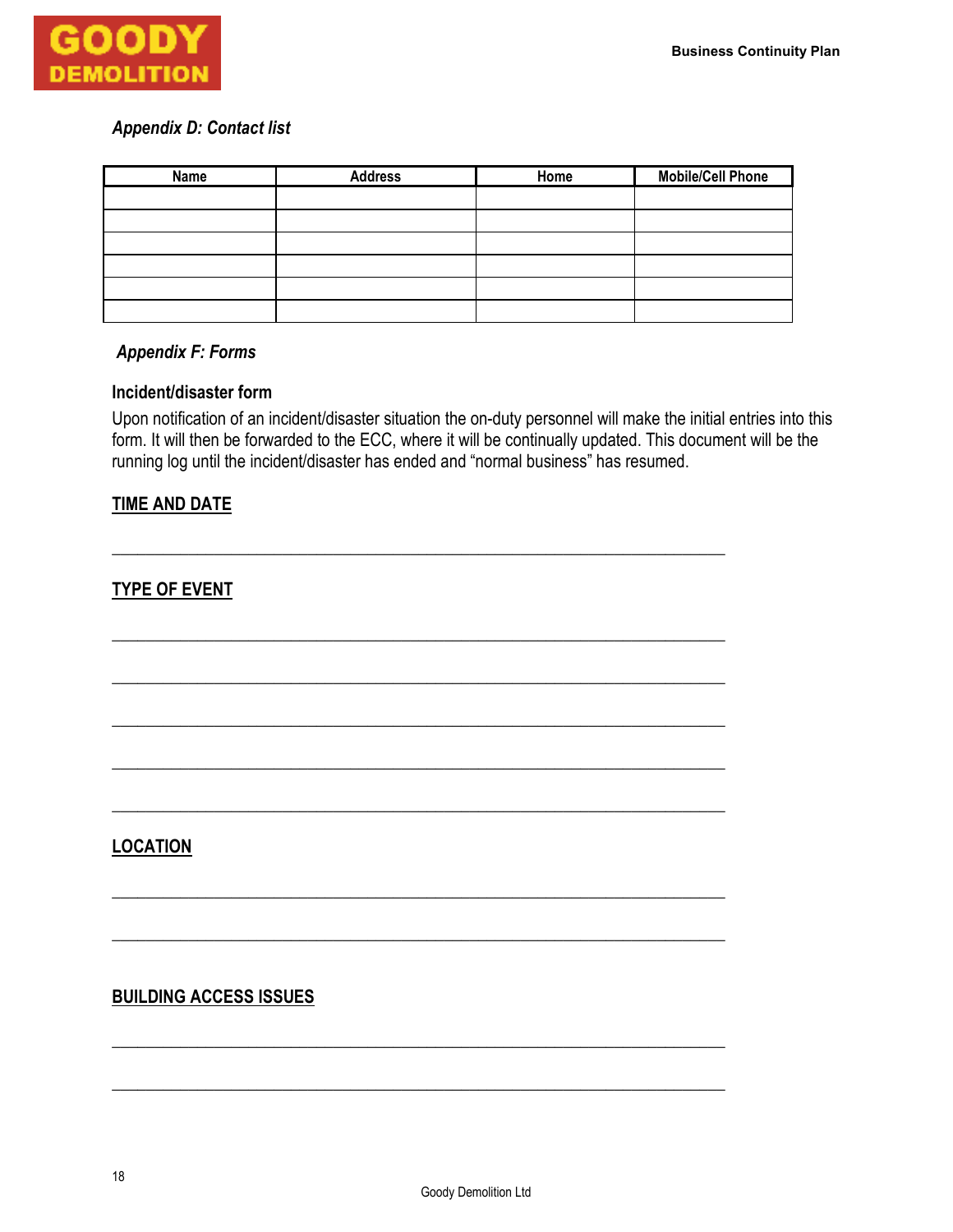

# **PROJECTED IMPACT TO OPERATIONS**

**RUNNING LOG (ongoing events)** 

Goody Demolition Ltd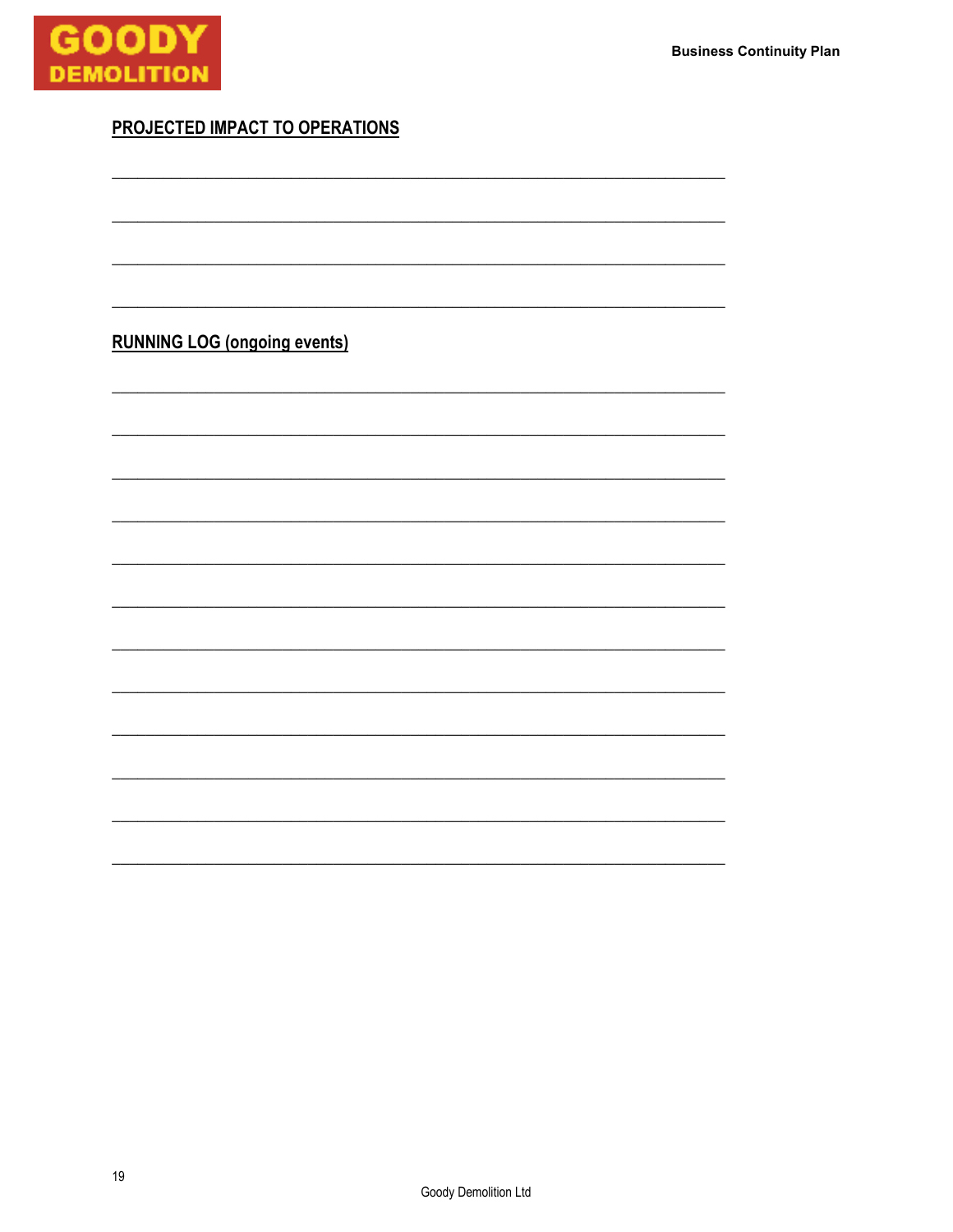

Critical equipment status form

# **CRITICAL EQUIPMENT STATUS** ASSESSMENT AND EVALUATION FORM

Recovery team:

|                             | [----------STATUS---------] |                |                 |
|-----------------------------|-----------------------------|----------------|-----------------|
| <b>Equipment</b>            | <b>Condition</b>            | <b>Salvage</b> | <b>Comments</b> |
| 1. Directory / Email Server |                             |                |                 |
| 2. File Server 1            |                             |                |                 |
| 3. File Server 2            |                             |                |                 |
| 4. Database Server          |                             |                |                 |
| 5. Communications Server    |                             |                |                 |
| 6. Network Services Server  |                             |                |                 |
| 7. Printer Ops              |                             |                |                 |
| 8. Printer Admin            |                             |                |                 |
| 9. Lighting                 |                             |                |                 |
| 10. Air Conditioning        |                             |                |                 |
| 11. PC / Desk phone No 1    |                             |                |                 |
| 12. PC No 2                 |                             |                |                 |
| 13. PC No 3                 |                             |                |                 |
| 14. PC No 4                 |                             |                |                 |
| 15. PC No 5                 |                             |                |                 |
| 16. PC No 6                 |                             |                |                 |
| 17. PC No 7                 |                             |                |                 |
| 18. PC No 8                 |                             |                |                 |
| 19. PC No 9                 |                             |                |                 |
| 20. PC No 10                |                             |                |                 |
| 21. PC No 11                |                             |                |                 |
| 22. PC No 12                |                             |                |                 |
| 23. PC No 13                |                             |                |                 |
| 24. PC No 14                |                             |                |                 |
| 25. PC No 15                |                             |                |                 |
| 26. PC No 16                |                             |                |                 |
| 27. PC No 17                |                             |                |                 |
| 28. PC No 18                |                             |                |                 |
| 29. PC No 19                |                             |                |                 |
| 30. PC No 20                |                             |                |                 |
| 31. PC No 21                |                             |                |                 |
| 32. PC No 22                |                             |                |                 |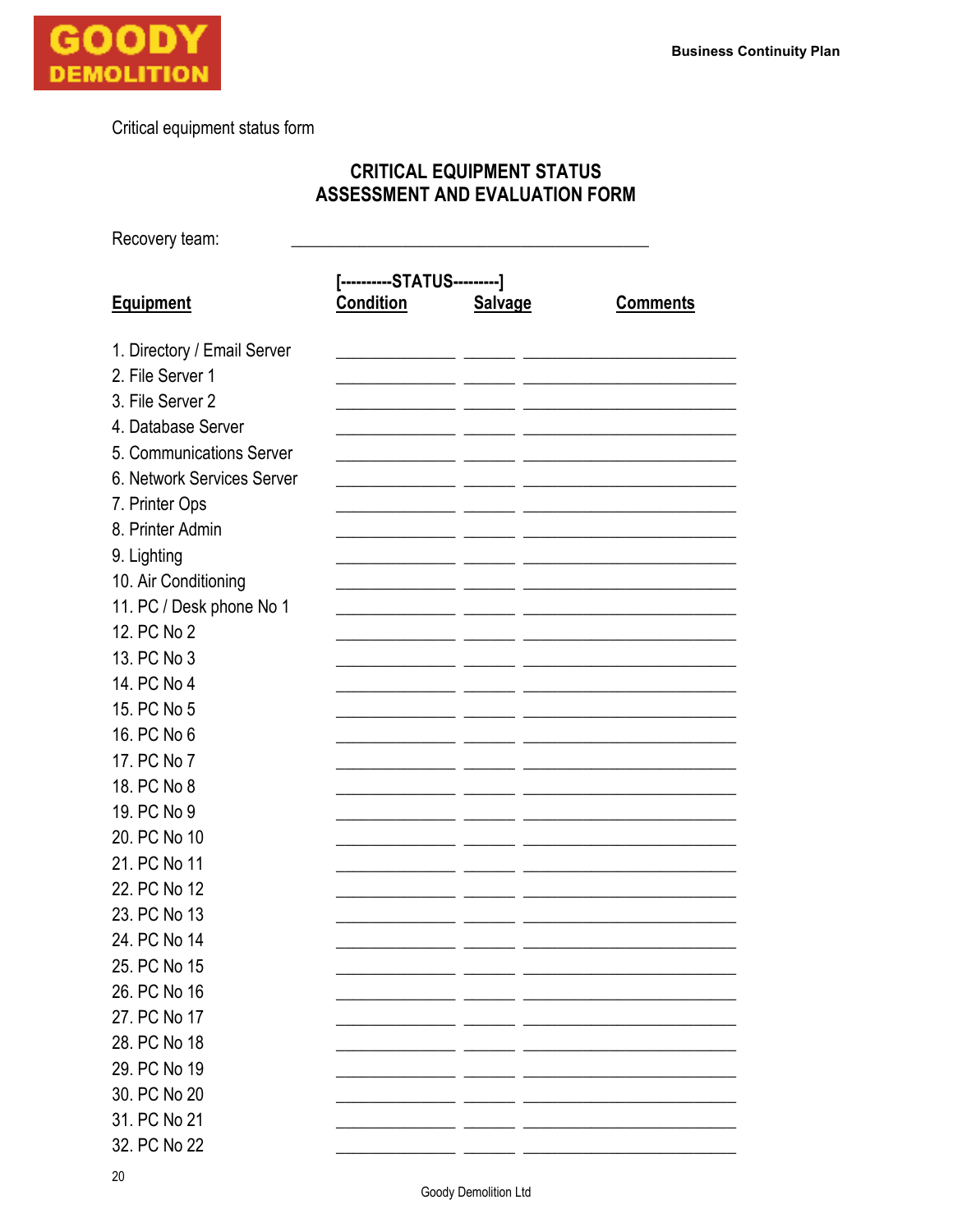

| 33. PC No 23         |                                                                                                                                                                                                                                      |  |
|----------------------|--------------------------------------------------------------------------------------------------------------------------------------------------------------------------------------------------------------------------------------|--|
| 34. PC No 24         |                                                                                                                                                                                                                                      |  |
| 35. PC No 25         |                                                                                                                                                                                                                                      |  |
| 36. Desk Phone No 1  |                                                                                                                                                                                                                                      |  |
| 37. Desk Phone No 2  |                                                                                                                                                                                                                                      |  |
| 38. Desk Phone No 3  |                                                                                                                                                                                                                                      |  |
| 39. Desk Phone No 4  |                                                                                                                                                                                                                                      |  |
| 40. Desk Phone No 5  |                                                                                                                                                                                                                                      |  |
| 41. Desk Phone No 6  |                                                                                                                                                                                                                                      |  |
| 42. Desk Phone No 7  |                                                                                                                                                                                                                                      |  |
| 43. Desk Phone No 8  |                                                                                                                                                                                                                                      |  |
| 44. Desk Phone No 9  |                                                                                                                                                                                                                                      |  |
| 45. Desk Phone No 10 | _ ________                                                                                                                                                                                                                           |  |
| 46. Desk Phone No 11 |                                                                                                                                                                                                                                      |  |
| 47. Desk Phone No 12 |                                                                                                                                                                                                                                      |  |
| 48. Desk Phone No 13 |                                                                                                                                                                                                                                      |  |
| 49. Desk Phone No 14 | - -                                                                                                                                                                                                                                  |  |
| 50. Desk Phone No 15 |                                                                                                                                                                                                                                      |  |
| 51. Desk Phone No 16 |                                                                                                                                                                                                                                      |  |
| 52. Desk Phone No 17 | <u> The Communication of the Communication of the Communication of the Communication of the Communication of the Communication of the Communication of the Communication of the Communication of the Communication of the Commun</u> |  |
| 53. Desk Phone No 18 |                                                                                                                                                                                                                                      |  |
| 54. Desk Phone No 19 |                                                                                                                                                                                                                                      |  |
| 55. Desk Phone No 20 |                                                                                                                                                                                                                                      |  |
| 56. Desk Phone No 21 |                                                                                                                                                                                                                                      |  |
| 57. Desk Phone No 22 |                                                                                                                                                                                                                                      |  |
| 58. Desk Phone No 23 |                                                                                                                                                                                                                                      |  |
| 59. Desk Phone No 24 |                                                                                                                                                                                                                                      |  |
| 60. Desk Phone No 25 |                                                                                                                                                                                                                                      |  |

# Legend

Condition:

OK - Undamaged DBU - Damaged, but usable<br>DS - Damaged, requires salvage before use<br>D - Destroyed, requires reconstruction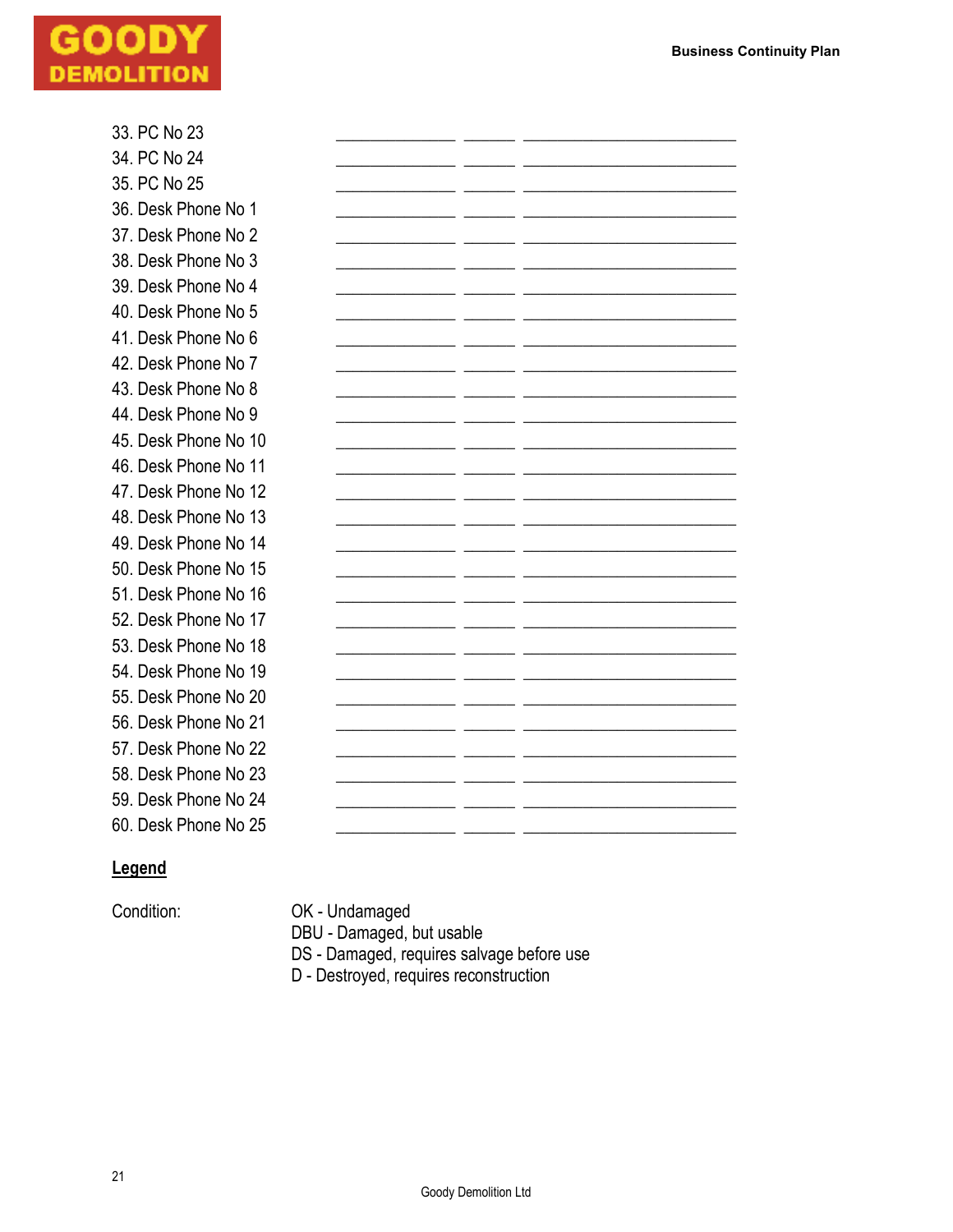

# *Appendix G: Inventory of primary equipment and network services*

# *Appendix H: Inventory of backup passwords (Note only for Internal Copy)*

Spencer Nichol - Operations

| Company | Log In | <b>Password</b> |
|---------|--------|-----------------|
|         |        |                 |
|         |        |                 |
|         |        |                 |
|         |        |                 |
|         |        |                 |
|         |        |                 |
|         |        |                 |
|         |        |                 |
|         |        |                 |
|         |        |                 |
|         |        |                 |
|         |        |                 |
|         |        |                 |
|         |        |                 |
|         |        |                 |
|         |        |                 |
|         |        |                 |
|         |        |                 |
|         |        |                 |
|         |        |                 |
|         |        |                 |
|         |        |                 |
|         |        |                 |
|         |        |                 |
|         |        |                 |
|         |        |                 |
|         |        |                 |
|         |        |                 |
|         |        |                 |
|         |        |                 |
|         |        |                 |
|         |        |                 |
|         |        |                 |
|         |        |                 |
|         |        |                 |
|         |        |                 |
|         |        |                 |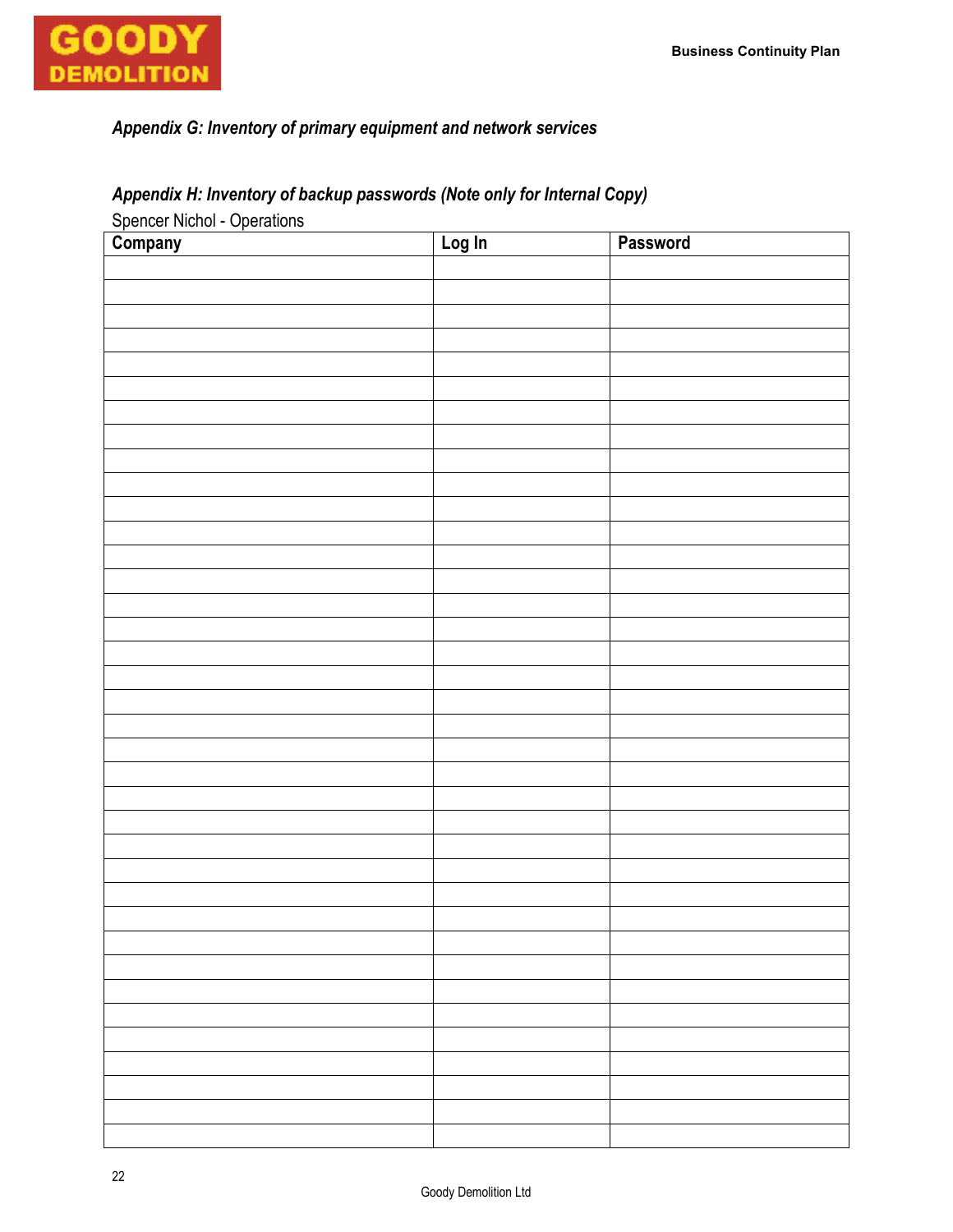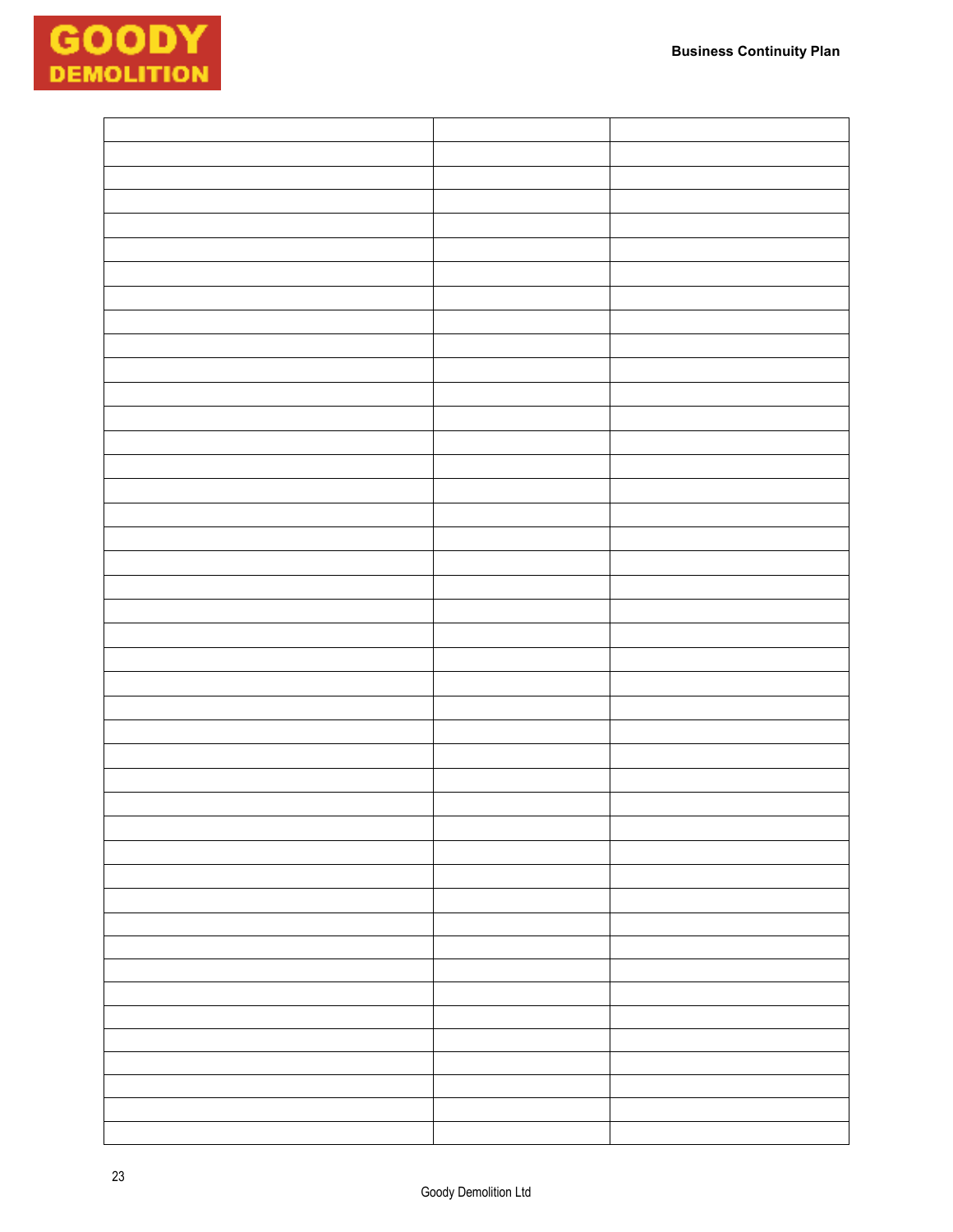

# Ashley Ovenden

| Company | Log In | Password |
|---------|--------|----------|
|         |        |          |
|         |        |          |
|         |        |          |
|         |        |          |
|         |        |          |
|         |        |          |
|         |        |          |
|         |        |          |
|         |        |          |
|         |        |          |
|         |        |          |
|         |        |          |
|         |        |          |
|         |        |          |
|         |        |          |

# Danial Phillips

| Company | Log In | Password |
|---------|--------|----------|
|         |        |          |
|         |        |          |
|         |        |          |
|         |        |          |
|         |        |          |
|         |        |          |
|         |        |          |
|         |        |          |
|         |        |          |
|         |        |          |
|         |        |          |

# *Appendix J: Approved vendor list*

# **Server and computer equipment suppliers**

| <b>Company Name</b>         | Contact              | <b>Work</b> | Mobile phone |
|-----------------------------|----------------------|-------------|--------------|
| <b>Goody Demolition Ltd</b> | <b>Matthew Clark</b> |             | 07730457249  |
|                             |                      |             |              |
|                             |                      |             |              |
|                             |                      |             |              |